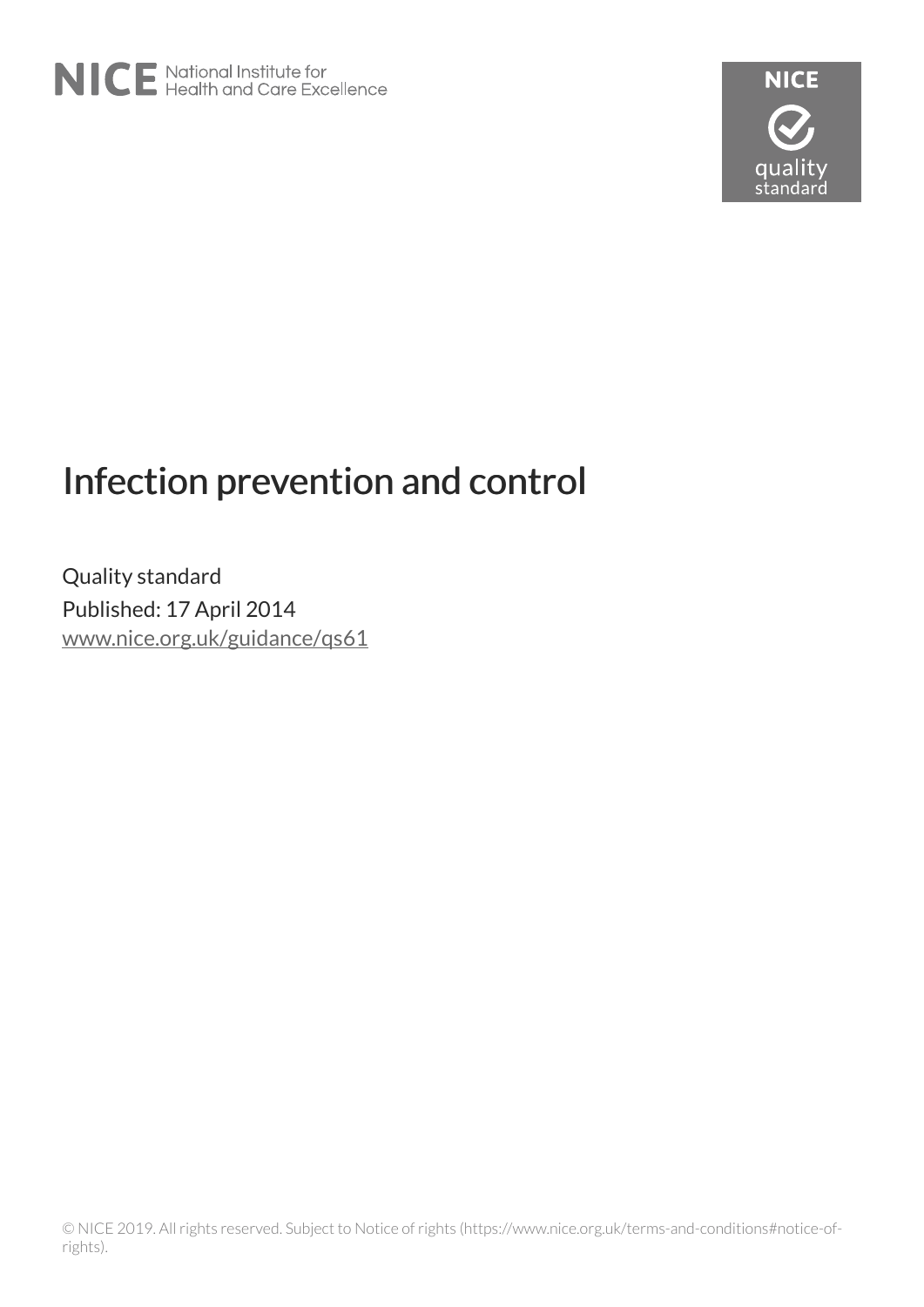# Contents

| - 9 |
|-----|
|     |
|     |
|     |
|     |
|     |
|     |
|     |
|     |
|     |
|     |
|     |
|     |
|     |
|     |
|     |
|     |
|     |
|     |
|     |
|     |
|     |
|     |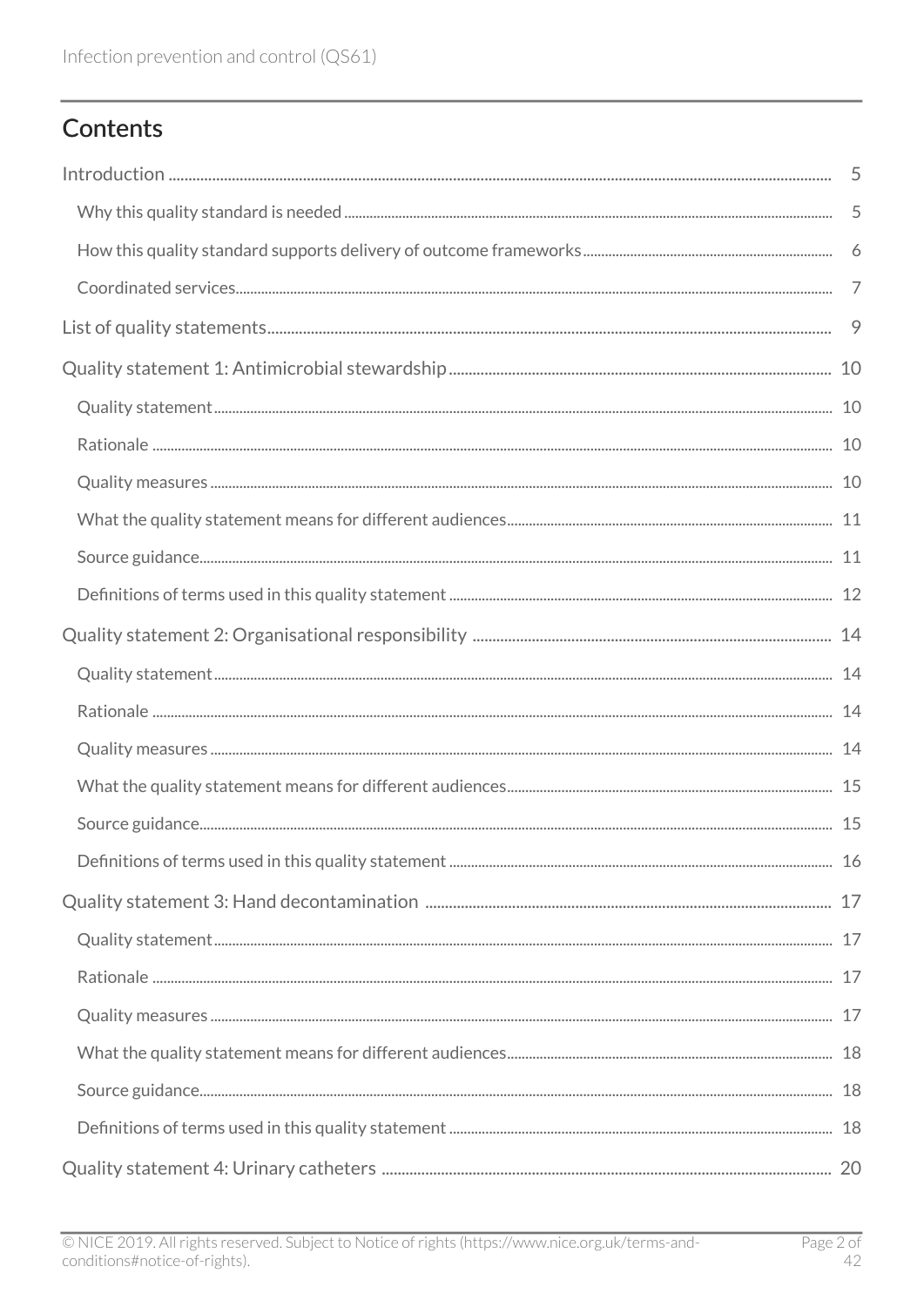| Quality statement 6: Educating people about infection prevention and control 28 |  |
|---------------------------------------------------------------------------------|--|
|                                                                                 |  |
|                                                                                 |  |
|                                                                                 |  |
|                                                                                 |  |
|                                                                                 |  |
|                                                                                 |  |
|                                                                                 |  |
|                                                                                 |  |
|                                                                                 |  |
|                                                                                 |  |
|                                                                                 |  |
|                                                                                 |  |
|                                                                                 |  |
|                                                                                 |  |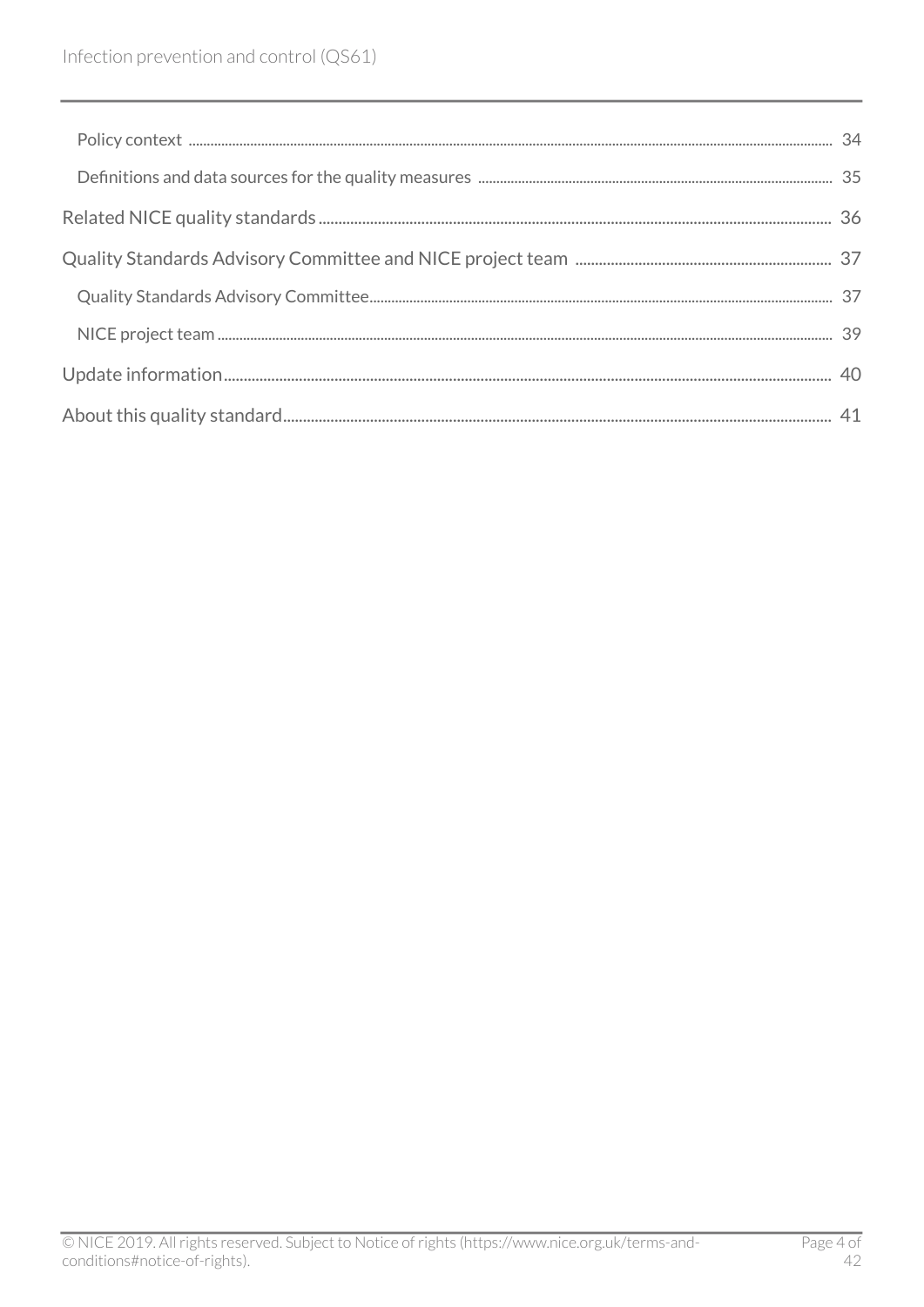This standard is based on CG69, CG139 and PH36.

This standard should be read in conjunction with QS49, QS14, QS15, QS72, QS90, QS63, QS66, QS89, QS110, QS113, QS121, QS141, QS161 and QS168.

### <span id="page-4-0"></span>Introduction

This quality standard covers the prevention and control of infection for people receiving healthcare in primary, community and secondary care settings.

Settings include hospitals, general practices, dental clinics, health centres, care homes, the person's own home, schools and prisons providing healthcare, and care delivered by the ambulance service and mental health services.

For more information see the [topic overview.](http://www.nice.org.uk/guidance/qs61/documents)

### <span id="page-4-1"></span>*Why this quality standard is needed*

<span id="page-4-2"></span>Healthcare-associated infections can develop either as a direct result of healthcare intervention (such as medical or surgical treatment) or from being in contact with a healthcare setting $^{[i]}$ .

Healthcare-associated infections arise across a wide range of clinical conditions and can affect people of all ages. They can exacerbate existing or underlying conditions, delay recovery and adversely affect quality of life. Healthcare-associated infections can occur in otherwise healthy people, especially if invasive procedures or devices are used. Healthcare workers, family members and carers are also at risk of acquiring infections when caring for people. A number of factors can increase the risk of acquiring an infection, but high standards of infection prevention and control practice, including providing clean environments, can minimise the risk.

<span id="page-4-4"></span><span id="page-4-3"></span>It is estimated that 300,000 patients a year in England acquire a healthcare-associated infection as a result of care within the NHS. The prevalence of healthcare-associated infections in hospitals in England in 2011 was 6.4%. The most common types of healthcare-associated infection are respiratory infections (including pneumonia and infections of the lower respiratory tract; 22.8%), urinary tract infections (17.[2](#page-7-1)%) and surgical site infections (15.7%) $^{\lbrack\bm{\mathfrak{c}}\rbrack}$ . Each one of these infections means additional use of NHS resources, greater patient discomfort and a decrease in patient safety $^{\left[ 3\right] }$  $^{\left[ 3\right] }$  $^{\left[ 3\right] }$ .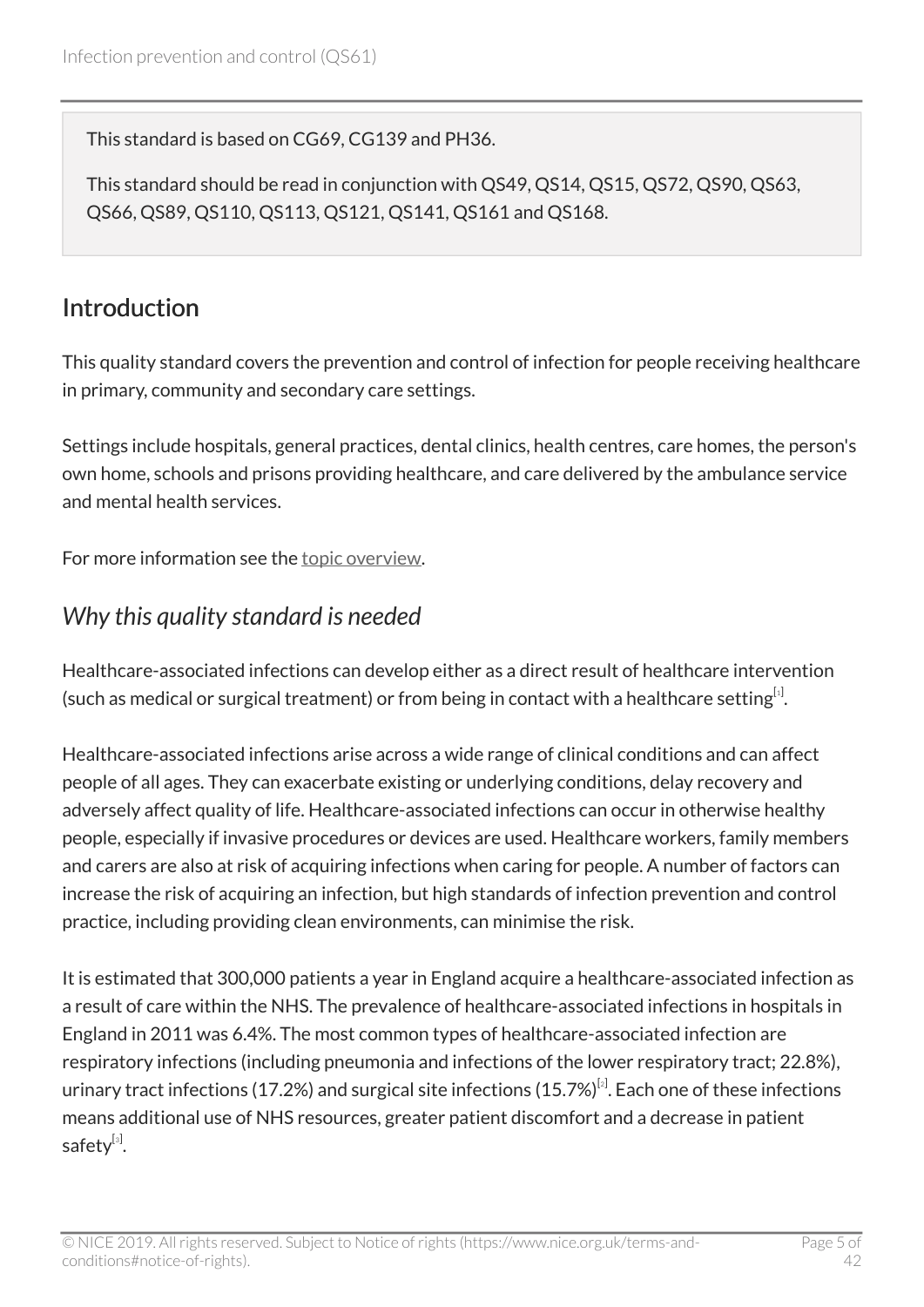In 2007, methicillin-resistant *Staphylococcus aureus*(MRSA) bloodstream infections and *Clostridium difficile* infections were recorded as the underlying cause of, or a contributory factor in, approximately 9,000 deaths in hospital and primary care in England<sup>[[3](#page-7-2)]</sup>. Since 2006 there has been an 18-fold reduction in MRSA bloodstream infections (from 1.3% to less than 0.1%) and a 5-fold reduction in *Clostridium difficile i*nfections (from [2](#page-7-1)% to 0.4%)<sup>[2]</sup>.

It is important that this quality standard is implemented alongside other national guidance, current policy documents and regulatory standards listed in [policy context](#page-33-2).

This quality standard has been developed as part of a group of topics on infection prevention and control across a range of settings. The infection prevention and control quality standard is an overarching quality standard; other quality standards and guidance have been published (for example, NICE's quality standard on [surgical site infection](https://www.nice.org.uk/guidance/qs49)), are in development and have been referred to NICE that provide topic-specific detail on aspects of infection prevention and control.

The quality standard is expected to contribute to improvements in the following outcomes:

- infection rates
- avoidable deaths from healthcare-associated infections.

### <span id="page-5-0"></span>*How this quality standard supports delivery of outcome frameworks*

NICE quality standards are a concise set of prioritised statements designed to drive measurable quality improvements within a particular area of health or care. They are derived from high-quality guidance, such as that from NICE or other sources accredited by NICE. This quality standard, in conjunction with the guidance on which it is based, should contribute to the improvements outlined in the following outcomes framework published by the Department of Health:

#### • [NHS Outcomes Framework 2014 to 2015](https://www.gov.uk/government/publications/nhs-outcomes-framework-2014-to-2015)

Table 1 shows the outcomes, overarching indicators and improvement areas from the frameworks that the quality standard could contribute to achieving.

#### Table 1 [NHS Outcomes Framework 2014 to 2015](https://www.gov.uk/government/publications/nhs-outcomes-framework-2014-to-2015)

| Domain | Overarching indicators and improvement<br>areas |
|--------|-------------------------------------------------|
|--------|-------------------------------------------------|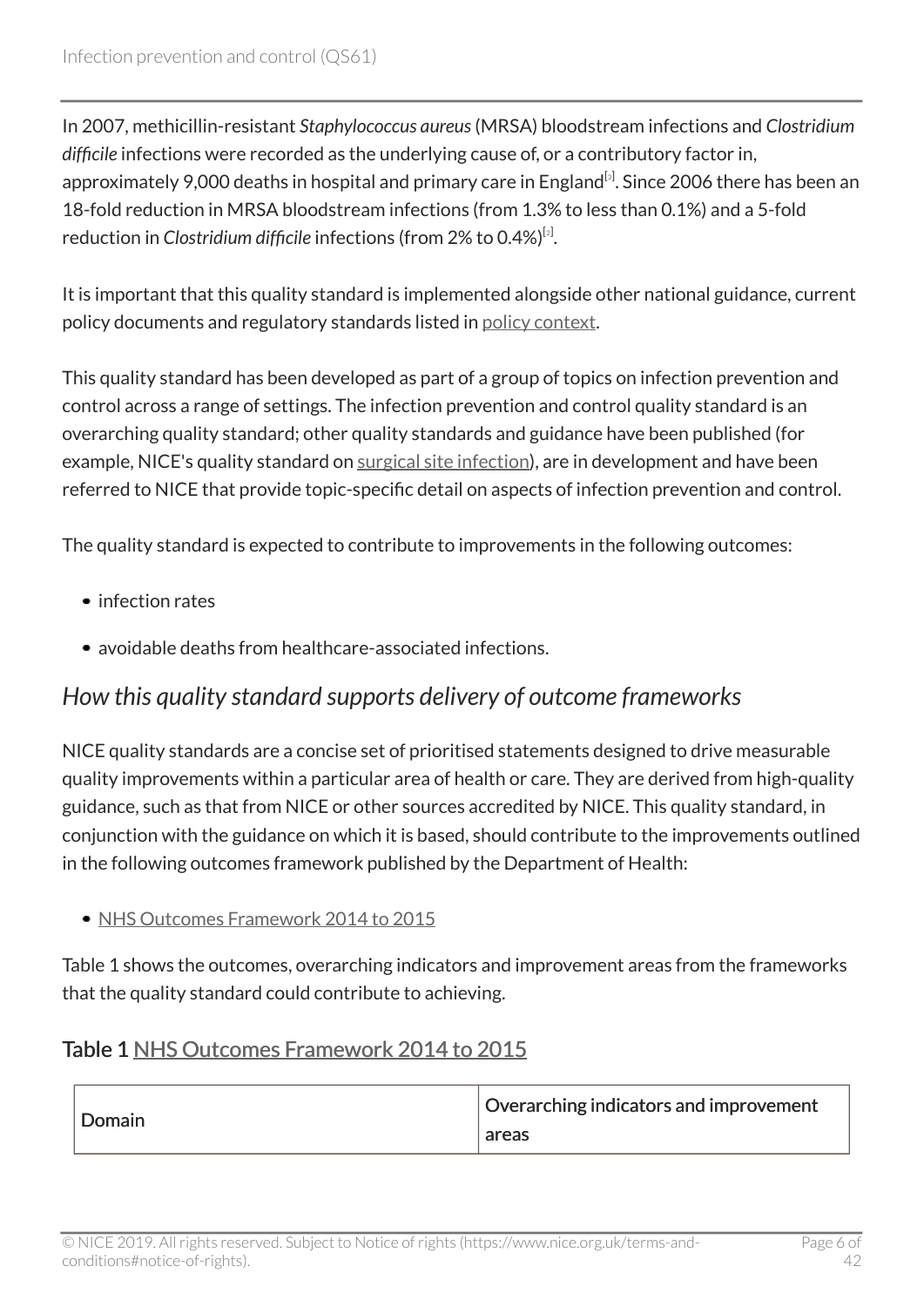| 1 Preventing people from dying prematurely                                                        | <b>Overarching indicator</b><br>1a Potential Years of Life Lost (PYLL) from<br>causes considered amenable to healthcare<br>1ai Adults<br>1aii Children and young people |
|---------------------------------------------------------------------------------------------------|-------------------------------------------------------------------------------------------------------------------------------------------------------------------------|
| 4 Ensuring that people have a positive<br>experience of care                                      | <b>Overarching indicator</b><br>4a Patient experience of primary care i GP<br>services<br>4b Patient experience of hospital care                                        |
| 5 Treating and caring for people in a safe<br>environment and protect them from avoidable<br>harm | Improvement areas<br>Reducing the incidence of avoidable harm<br>5.2 Incidence of healthcare associated<br>infection (HCAI)<br>5.2i MRSA<br>5.2ii C. difficile          |

# <span id="page-6-0"></span>*Coordinated services*

The quality standard for infection prevention and control specifies that services should be commissioned from and coordinated across all relevant agencies. A person-centred, integrated approach that promotes multi-agency working is fundamental to delivering high-quality care and preventing and controlling infection.

The Health and Social Care Act 2012 sets out a clear expectation that the care system should consider NICE quality standards in planning and delivering services, as part of a general duty to secure continuous improvement in quality. Commissioners and providers of health and social care should refer to the library of NICE quality standards when designing high-quality services. Other quality standards that should also be considered when choosing, commissioning or providing a high-quality infection prevention and control service are listed in [related quality standards](#page-35-0).

### Training and competencies

The quality standard should be read in the context of national and local guidelines on training and competencies. All healthcare workers and social care and public health practitioners involved in infection prevention and control should have sufficient and appropriate training and competencies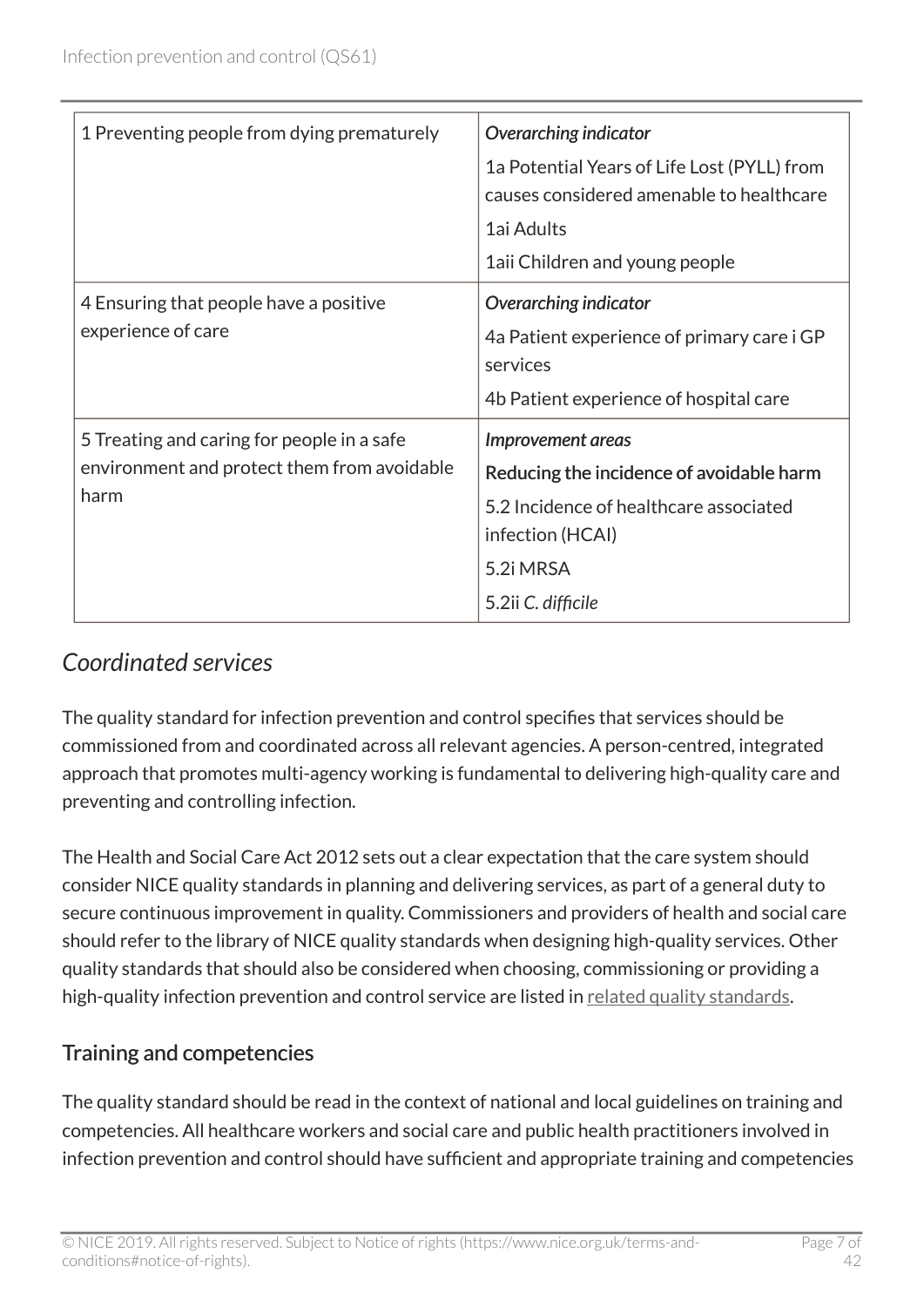to deliver the actions and interventions described in the quality standard.

#### Role of families and carers

Quality standards recognise the important role families and carers have in infection prevention and control. If appropriate, healthcare workers and social care and public health practitioners should ensure that family members and carers are involved in the decision-making process about investigations, treatment and care.

<span id="page-7-0"></span> $^{\left[ \textrm{i}\right]}$ Public Health England (20[1](#page-4-2)4) <u>[Healthcare associated infections](https://www.gov.uk/government/collections/healthcare-associated-infections-hcai-guidance-data-and-analysis)</u>.

<span id="page-7-1"></span>[[2](#page-4-3)] NHS England (2011) [English national point prevalence survey on healthcare-associated infections](https://webarchive.nationalarchives.gov.uk/20140714085429/http:/www.hpa.org.uk/Publications/InfectiousDiseases/AntimicrobialAndHealthcareAssociatedInfections/1205HCAIEnglishPPSforhcaiandamu2011prelim/) [and antimicrobial use, 2011: preliminary data.](https://webarchive.nationalarchives.gov.uk/20140714085429/http:/www.hpa.org.uk/Publications/InfectiousDiseases/AntimicrobialAndHealthcareAssociatedInfections/1205HCAIEnglishPPSforhcaiandamu2011prelim/)

<span id="page-7-2"></span>[[3](#page-4-4)] National Audit Office (2009) [Reducing healthcare associated infections in hospitals in England](http://www.nao.org.uk/report/reducing-healthcare-associated-infections-in-hospitals-in-england/).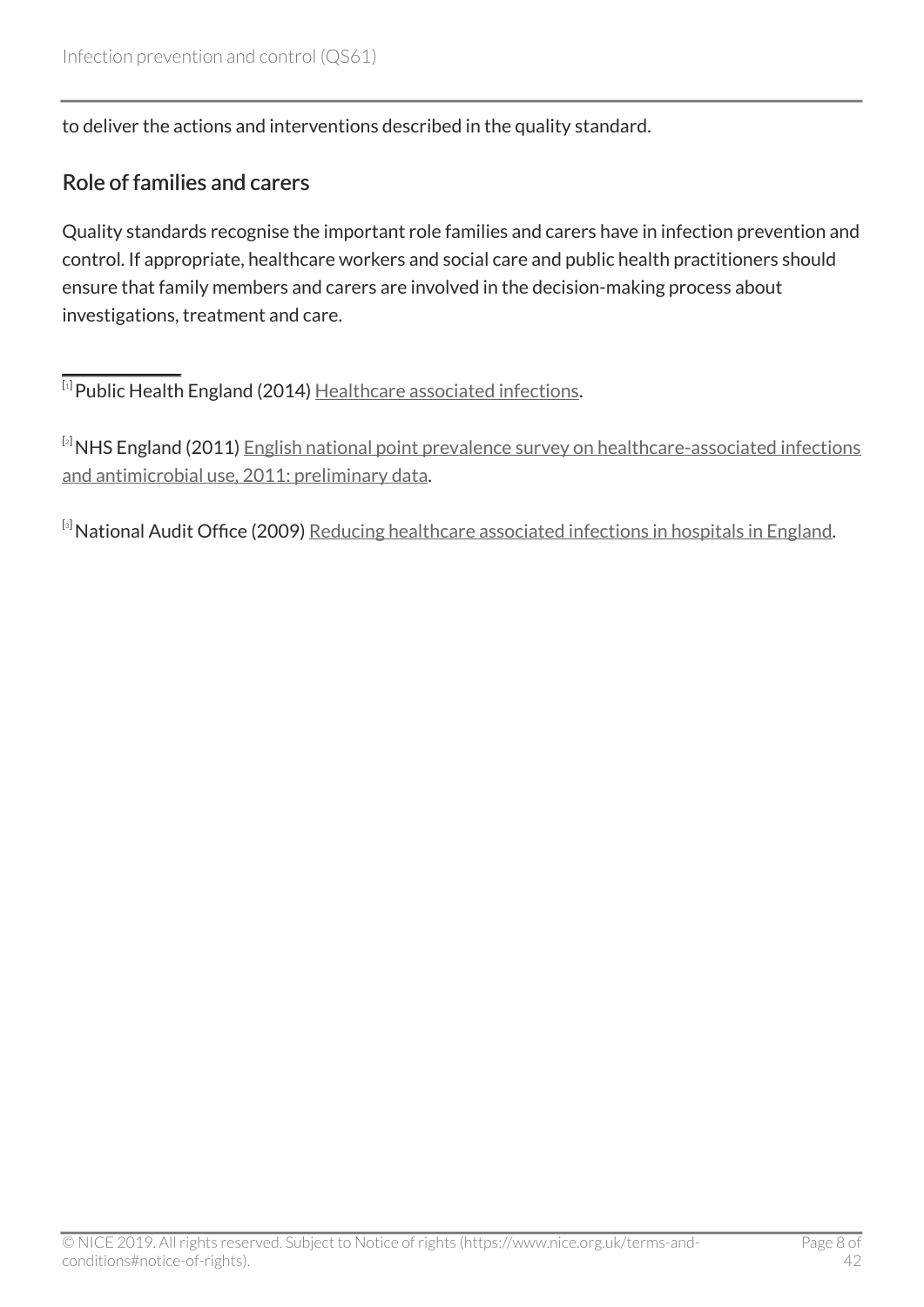# <span id="page-8-0"></span>List of quality statements

[Statement 1](#page-9-0) People are prescribed antibiotics in accordance with local antibiotic formularies as part of antimicrobial stewardship.

[Statement 2](#page-13-0) Organisations that provide healthcare have a strategy for continuous improvement in infection prevention and control, including accountable leadership, multi-agency working and the use of surveillance systems.

[Statement 3](#page-16-0) People receive healthcare from healthcare workers who decontaminate their hands immediately before and after every episode of direct contact or care.

 $Statement 4$  People who need a urinary catheter have their risk of infection minimised by the completion of specified procedures necessary for the safe insertion and maintenance of the catheter and its removal as soon as it is no longer needed.

[Statement 5](#page-23-0) People who need a vascular access device have their risk of infection minimised by the completion of specified procedures necessary for the safe insertion and maintenance of the device and its removal as soon as it is no longer needed.

[Statement 6](#page-27-0) People with a urinary catheter, vascular access device or enteral feeding tube, and their family members or carers (as appropriate), are educated about the safe management of the device or equipment, including techniques to prevent infection.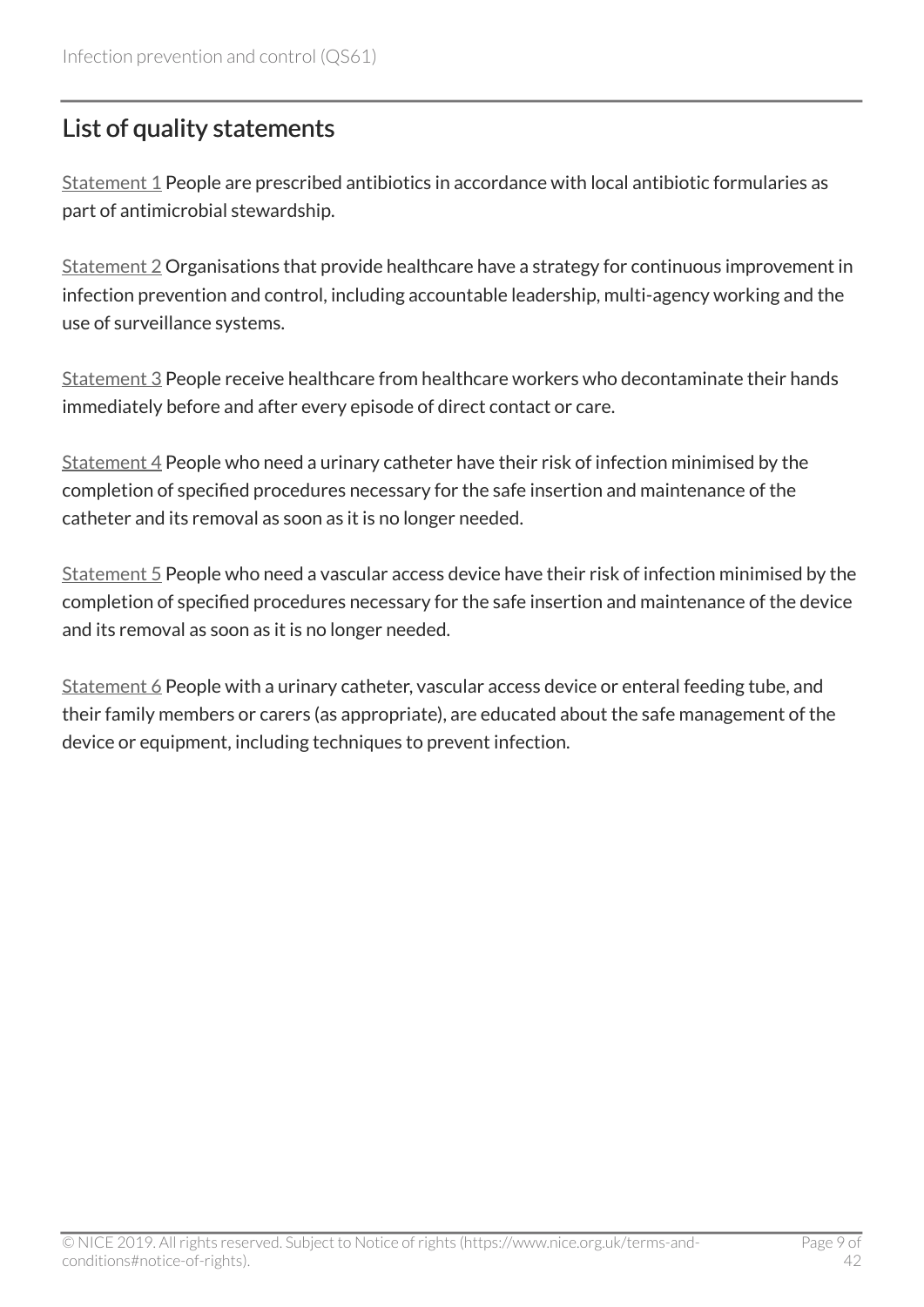# <span id="page-9-0"></span>Quality statement 1: Antimicrobial stewardship

### <span id="page-9-1"></span>*Quality statement*

People are prescribed antibiotics in accordance with local antibiotic formularies as part of antimicrobial stewardship.

# <span id="page-9-2"></span>*Rationale*

Antibiotic resistance poses a significant threat to public health, particularly because antibiotics underpin routine medical practice in both primary and secondary care. To help prevent the development of current and future bacterial resistance, it is important to prescribe antibiotics according to the principles of antimicrobial stewardship, such as prescribing antibiotics only when they are needed (and not for self-limiting mild infections such as colds and most coughs, sinusitis, earache and sore throats) and reviewing the continued need for them. These principles should be set out within local antibiotic guidelines and pathways and be consistent with the local antibiotic formulary. Local antibiotic formularies should indicate a range of antibiotics for managing common infections, and permit use of other antibiotics only on the advice of the microbiologist or physician responsible for the control of infectious diseases.

### <span id="page-9-3"></span>*Quality measures*

### **Structure**

a) Evidence of local antibiotic formularies governing the use of antibiotics to ensure that people are prescribed antibiotics appropriately.

*Data source:* Local data collection.

b) Evidence that local antibiotic formularies are reviewed regularly.

*Data source:* Local data collection.

c) Evidence of local audits of the appropriateness of antibiotic prescribing.

*Data source:* Local data collection.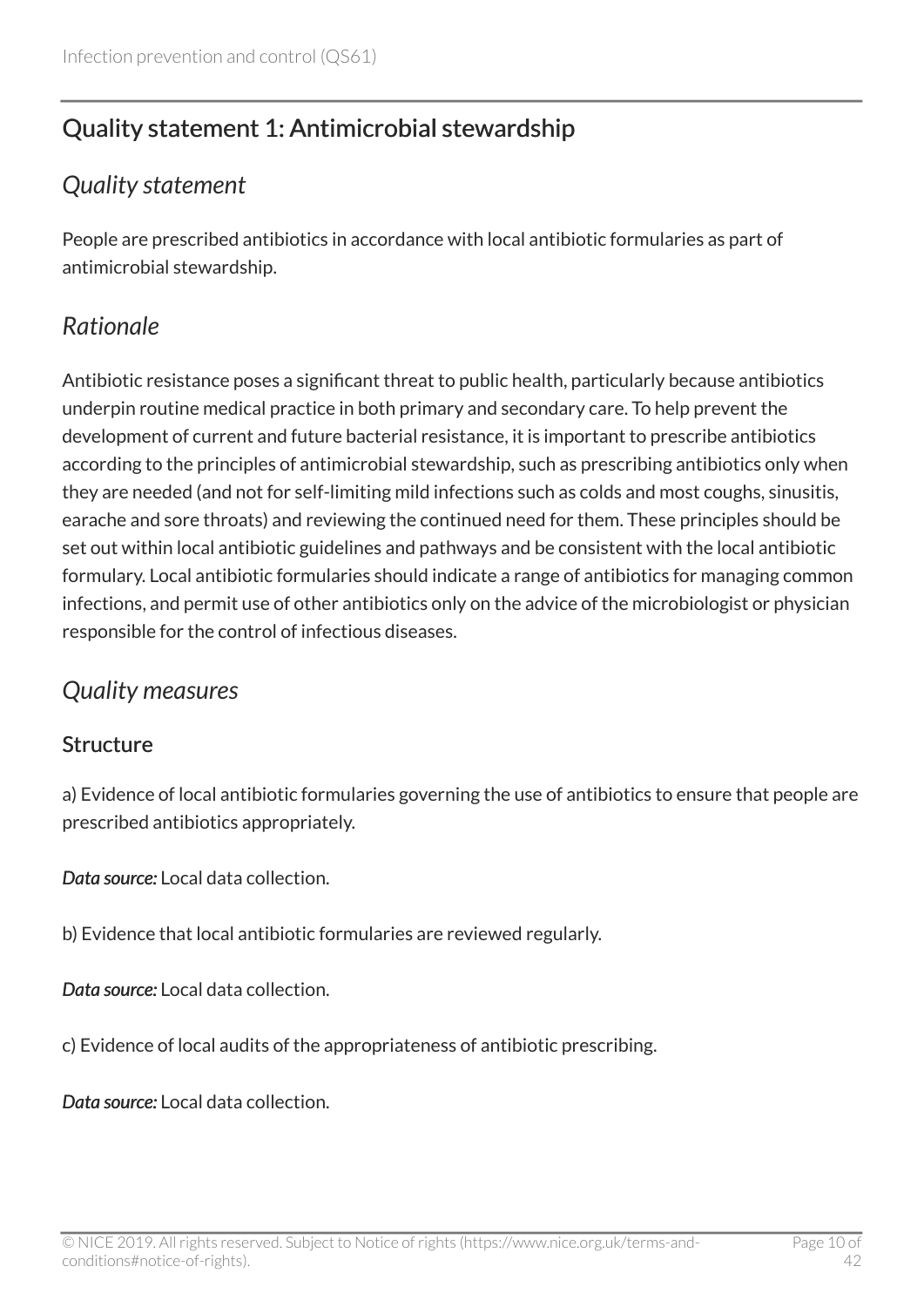#### **Outcome**

Antibiotic prescribing rates (primary and secondary care).

*Data source for primary care:* National prescribing comparator data available from the NHS Digital [Information Services Portal](https://apps.nhsbsa.nhs.uk/infosystems/welcome), specifically the number of prescription items for antibacterial drugs per Specific Therapeutic Group Age-sex weightings Related Prescribing Unit (STAR-PU), and the number of prescription items for cephalosporins and quinolones as a percentage of the total number of prescription items for selected antibacterial drugs [\(British National Formulary \[BNF\]\)](https://bnf.nice.org.uk/treatment-summary/antibacterials-principles-of-therapy.html).

*Data source for secondary care:* Local data collection.

### <span id="page-10-0"></span>*What the quality statement means for different audiences*

Service providers ensure that they have antimicrobial stewardship initiatives in place, including local antibiotic formularies for antibiotic prescribing.

Healthcare professionals ensure that when they prescribe antibiotics they do so in accordance with local antibiotic formularies as part of antimicrobial stewardship.

Commissioners ensure that they commission services that have antimicrobial stewardship initiatives and in which people are prescribed antibiotics in accordance with local antibiotic formularies.

People are offered antibiotics according to local guidance about which ones are most suitable. This includes not being offered antibiotics if they don't need them (for example, if they have a cold, a sore throat, most coughs or earache). This is to try to reduce the problem of antibiotic resistance, which is when an infection no longer responds to treatment with one or more types of antibiotic and so is more likely to spread and can become serious.

### <span id="page-10-1"></span>*Source guidance*

- [Respiratory tract infections \(self-limiting\): prescribing antibiotics](https://www.nice.org.uk/guidance/cg69) (2008) NICE guideline CG69, recommendations 1.3 and 1.4
- Expert consensus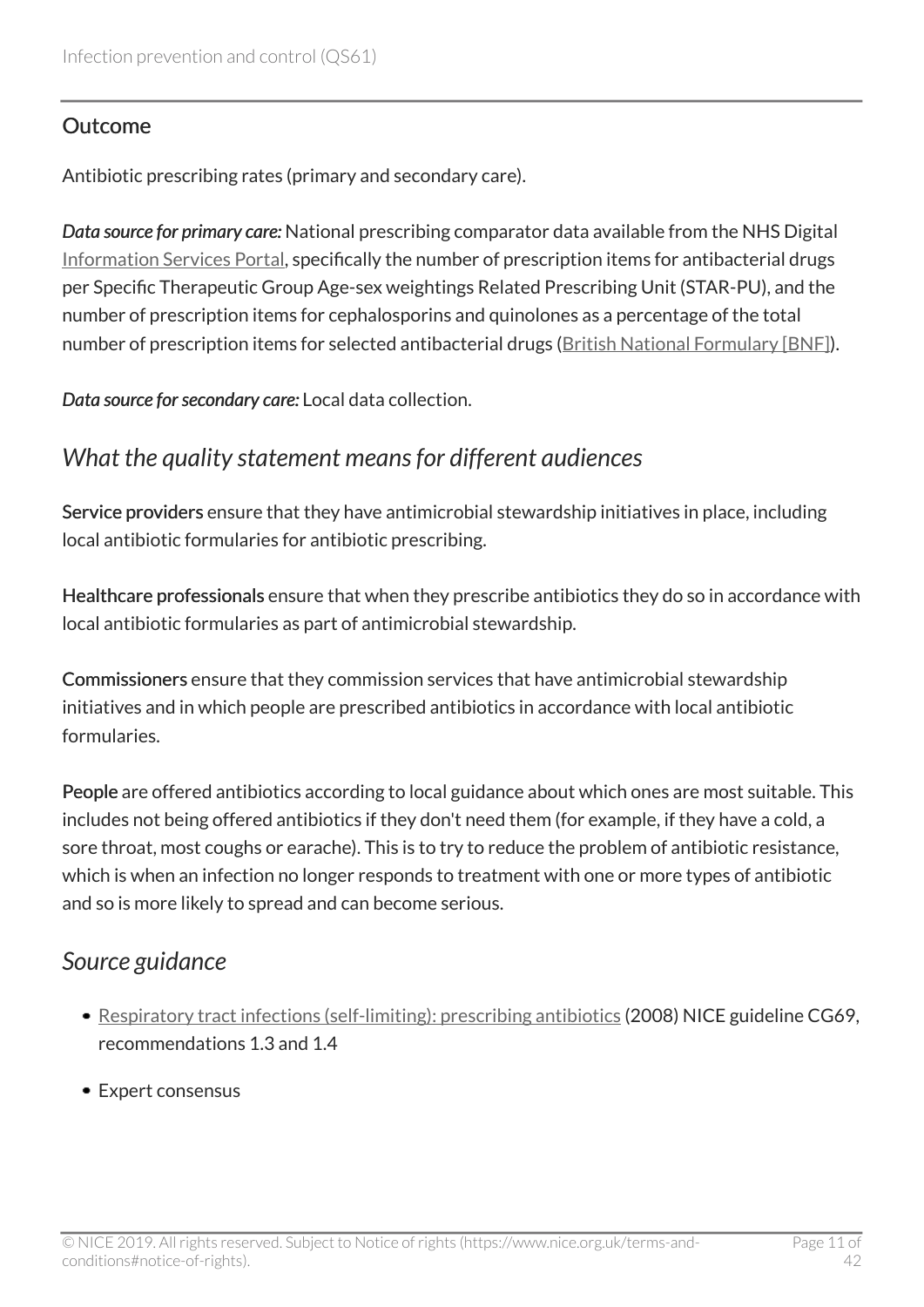# <span id="page-11-0"></span>*Definitions of terms used in this quality statement*

### Local antibiotic formulary

A local antibiotic formulary is a local policy document produced by a multi-professional team, usually in a hospital trust or commissioning group, combining best evidence and clinical judgement.

[NICE's guideline on surgical site infections, [full guideline 2008](http://www.nice.org.uk/guidance/NG125/evidence), glossary]

A local antibiotic formulary is defined as 'the output of processes to support the managed introduction, utilisation or withdrawal of healthcare treatments within a health economy, service or organisation.

#### [NICE's guideline on [developing and updating local formularies](https://www.nice.org.uk/guidance/mpg1)]

Local policies often limit the antibiotics that may be used to achieve reasonable economy consistent with adequate cover, and to reduce the development of resistant organisms. A policy may indicate a range of antibiotics for general use, and permit other antibiotics only on the advice of the medical microbiologist or physician responsible for the control of infectious diseases.

[BNF [Antibacterials, principles of therapy](https://bnf.nice.org.uk/treatment-summary/antibacterials-principles-of-therapy.html)]

### Antimicrobial stewardship

Antimicrobial stewardship is an organisational or healthcare-system-wide approach to promoting and monitoring judicious use of antimicrobial drugs to preserve their future effectiveness.

[Adapted from the Department of Health Advisory Committee on Antimicrobial Resistance and Healthcare Associated Infection (ARHAI)'s [antimicrobial prescribing and stewardship](https://www.gov.uk/government/publications/antimicrobial-prescribing-and-stewardship-competencies) [competencies\]](https://www.gov.uk/government/publications/antimicrobial-prescribing-and-stewardship-competencies)

The approach to prescribing in line with the principles of antimicrobial stewardship recommended for secondary care is as follows:

- Do not start antibiotics without clinical evidence of bacterial infection.
- If there is evidence or suspicion of bacterial infection, use local guidelines to start prompt, effective antibiotic treatment.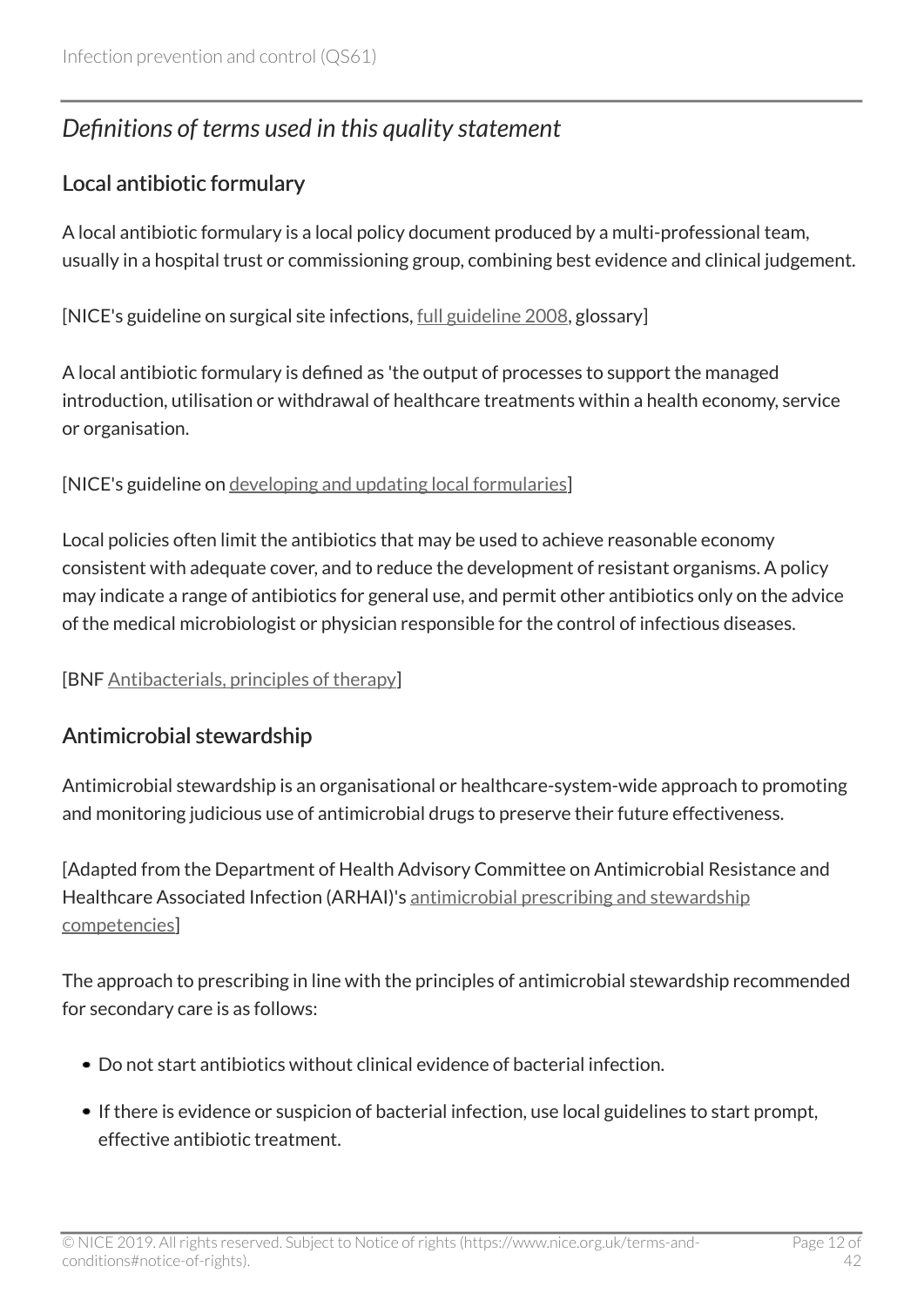- Document the following on the medicines chart and in the person's medical notes: clinical indication, duration or review date, route and dose.
- Obtain cultures knowing the susceptibility of an infecting organism can lead to narrowing of broad-spectrum therapy, changing therapy to effectively treat resistant pathogens, and stopping antibiotics when cultures suggest an infection is unlikely.
- Prescribe single-dose antibiotics for surgical prophylaxis if antibiotics have been shown to be effective.
- Review the clinical diagnosis and the continuing need for antibiotics by 48 hours from the first antibiotic dose and make a clear plan of action – the 'Antimicrobial Prescribing Decision'. The 5 Antimicrobial Prescribing Decision options are: Stop, Switch Intravenous to Oral, Change, Continue, and Outpatient Parenteral Antibiotic Therapy (OPAT).
- Clearly document the review and subsequent decision in the person's medical notes.

#### [ARHAI's guidance on antimicrobial stewardship: Start smart - then focus]

The approach to prescribing in line with the principles of antimicrobial stewardship recommended for primary care is as follows:

- Prescribe an antibiotic only if there is likely to be a clear clinical benefit.
- Consider a no, or delayed, antibiotic strategy for acute self-limiting upper respiratory tract infections.
- Limit prescribing over the phone to exceptional cases.
- Use simple generic antibiotics if possible. Avoid broad-spectrum antibiotics (for example, coamoxiclav, quinolones and cephalosporins) if narrow-spectrum antibiotics remain effective, because the former increase the risk of *Clostridium difficile*, methicillin-resistant *Staphylococcus aureus*(MRSA) and antibiotic-resistant urinary tract infections.
- Avoid widespread use of topical antibiotics (especially those that are also available as systemic preparations, such as fusidic acid).

[Adapted from Public Health England's [management of infection guidance for primary care\]](https://www.gov.uk/government/publications/managing-common-infections-guidance-for-primary-care)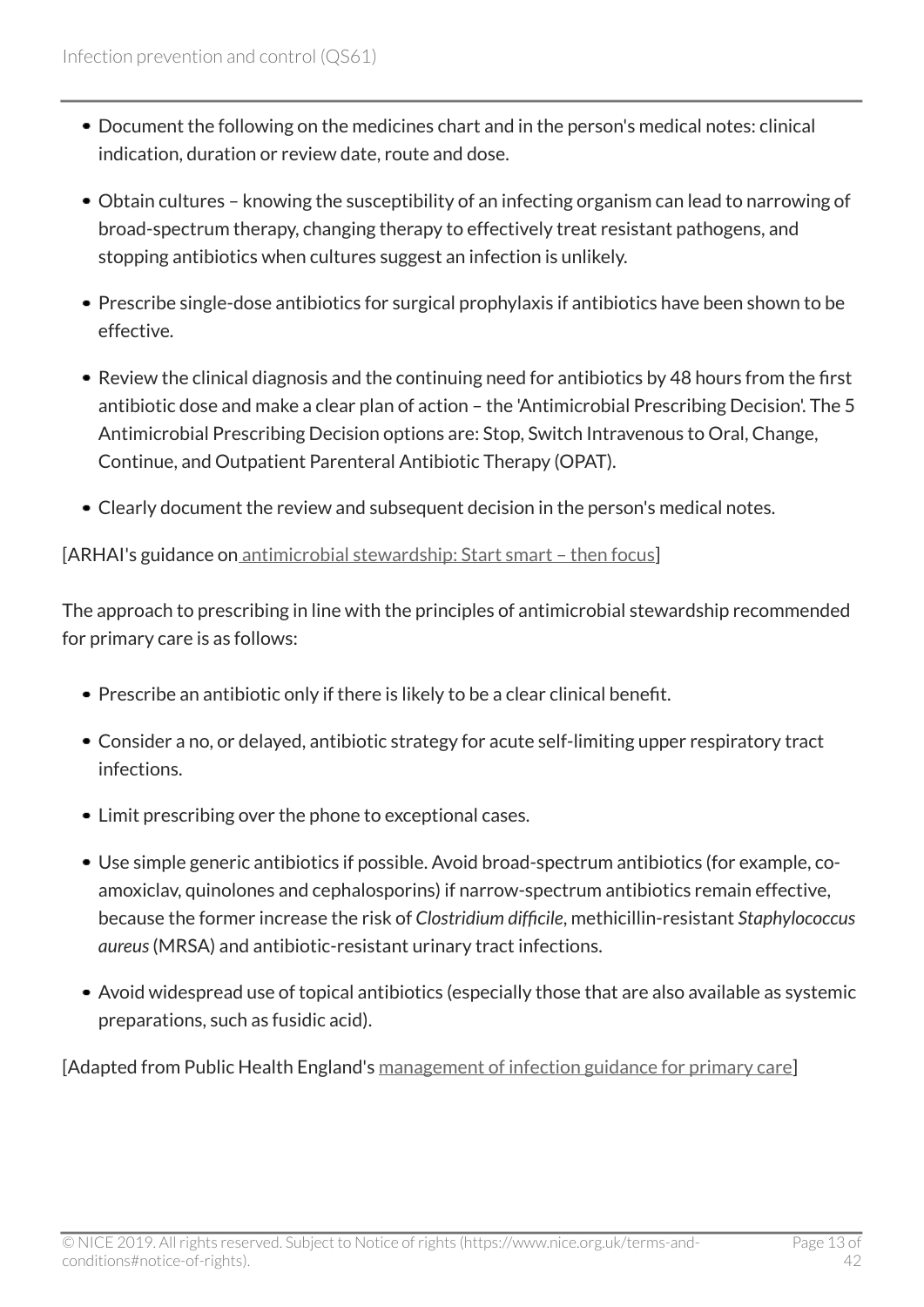# <span id="page-13-0"></span>Quality statement 2: Organisational responsibility

### <span id="page-13-1"></span>*Quality statement*

Organisations that provide healthcare have a strategy for continuous improvement in infection prevention and control, including accountable leadership, multi-agency working and the use of surveillance systems.

# <span id="page-13-2"></span>*Rationale*

It is essential that organisations and agencies work together to coordinate strategies for infection prevention and control across a local area. It is equally important to share information across organisations in order to meet responsibilities for establishing the current position on infection control, monitoring the impact of quality improvement initiatives and ongoing surveillance. Leadership underpins all infection prevention and control, and is vital to ensure that this remains a priority for the organisation as a whole and each person working within it.

### <span id="page-13-3"></span>*Quality measures*

#### **Structure**

a) Evidence that the organisation includes infection prevention and control within its overall strategy.

*Data source:* Local data collection.

b) Evidence that the organisation's board is up to date with, and has a working knowledge and understanding of, infection prevention and control.

*Data source:* Local data collection.

c) Evidence that a lead for infection prevention and control has been assigned and is taking an active role.

*Data source:* Local data collection.

d) Evidence of support for, and participation in, joint working initiatives beyond mandatory or contractual requirements, to reduce healthcare-associated infections locally.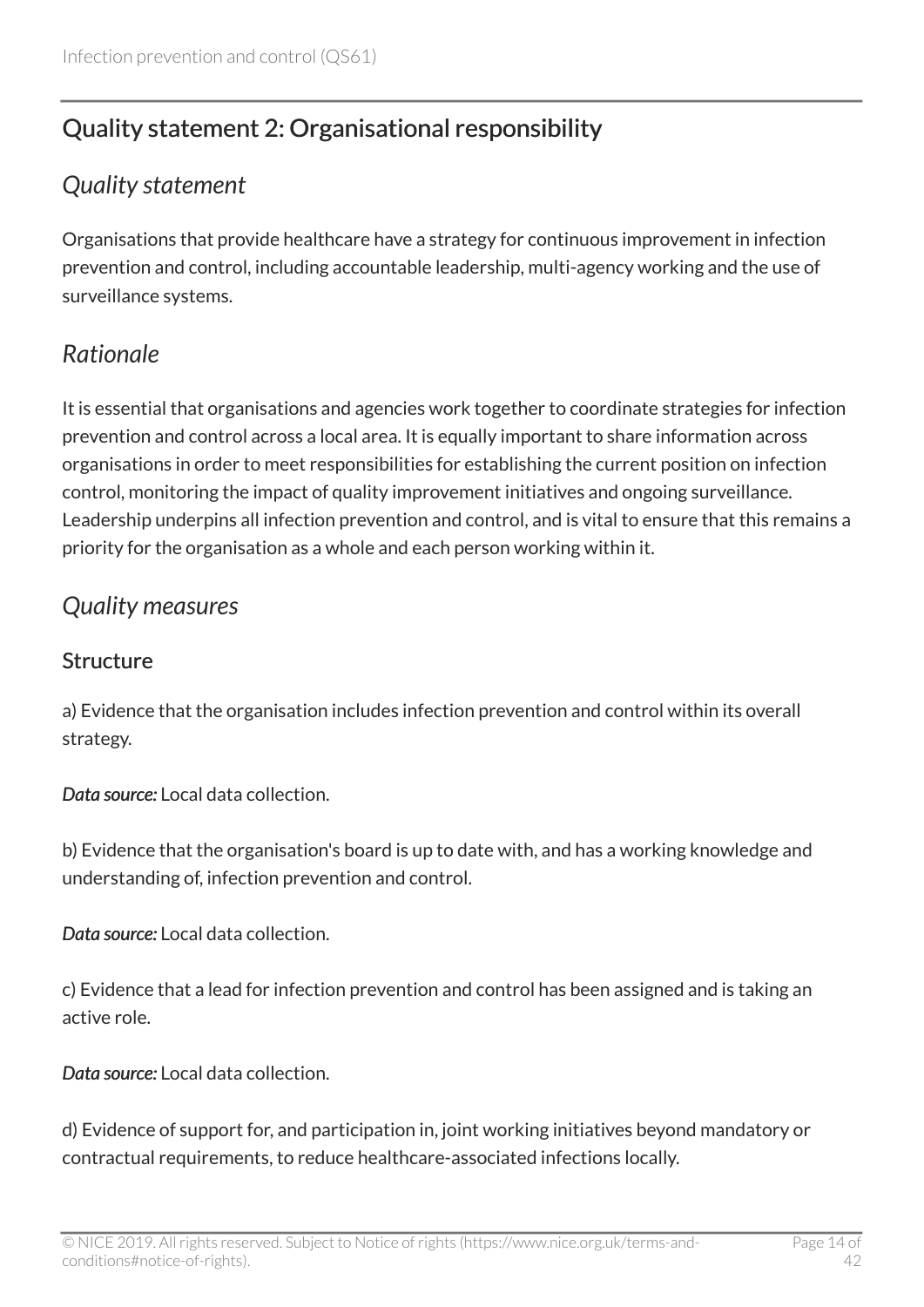#### *Data source:* Local data collection.

e) Evidence of an adequately resourced surveillance system with specific, locally defined objectives and priorities for preventing and managing healthcare-associated infections.

*Data source:* Local data collection.

#### **Outcome**

Incidence of healthcare-associated infection.

*Data source:*[2014/15 NHS Outcomes Framework](https://www.gov.uk/government/publications/nhs-outcomes-framework-2014-to-2015) indicator 5.2 and [2014/15 CCG Outcomes](https://digital.nhs.uk/data-and-information/publications/clinical-indicators/ccg-outcomes-indicator-set) [Indicator Set](https://digital.nhs.uk/data-and-information/publications/clinical-indicators/ccg-outcomes-indicator-set) indicators 5.3 and 5.4 measure incidence of methicillin-resistant *Staphylococcus aureus* (MRSA) and *Clostridium difficile*. Data are derived from the [mandatory reporting of healthcare](https://hcaidcs.phe.org.uk/webpages/GeneralHomePage.aspx)[associated infections](https://hcaidcs.phe.org.uk/webpages/GeneralHomePage.aspx) to [Public Health England](https://www.gov.uk/government/organisations/public-health-england), which are published by Public Health England and also reported by NHS Digital through the [National Indicator Library.](https://digital.nhs.uk/data-and-information/national-indicator-library)

### <span id="page-14-0"></span>*What the quality statement means for different audiences*

Service providers ensure that a strategy is in place for continuous improvement in infection prevention and control that includes accountable leadership, multi-agency working and surveillance systems.

Healthcare professionals ensure that they implement strategies for continuous improvement in infection prevention and control through accountable leadership, multi-agency working and adhering to the requirements of surveillance systems.

Commissioners ensure that they commission services from organisations that have strategies for continuous improvement in infection prevention and control that include accountable leadership, multi-agency working and surveillance systems.

People receive healthcare from organisations that aim to continually improve their approach to preventing infection (for example, by sharing information with other organisations and monitoring rates of infection).

### <span id="page-14-1"></span>*Source guidance*

[Healthcare-associated infections: prevention and control](https://www.nice.org.uk/guidance/ph36) (2011) NICE guideline PH36, quality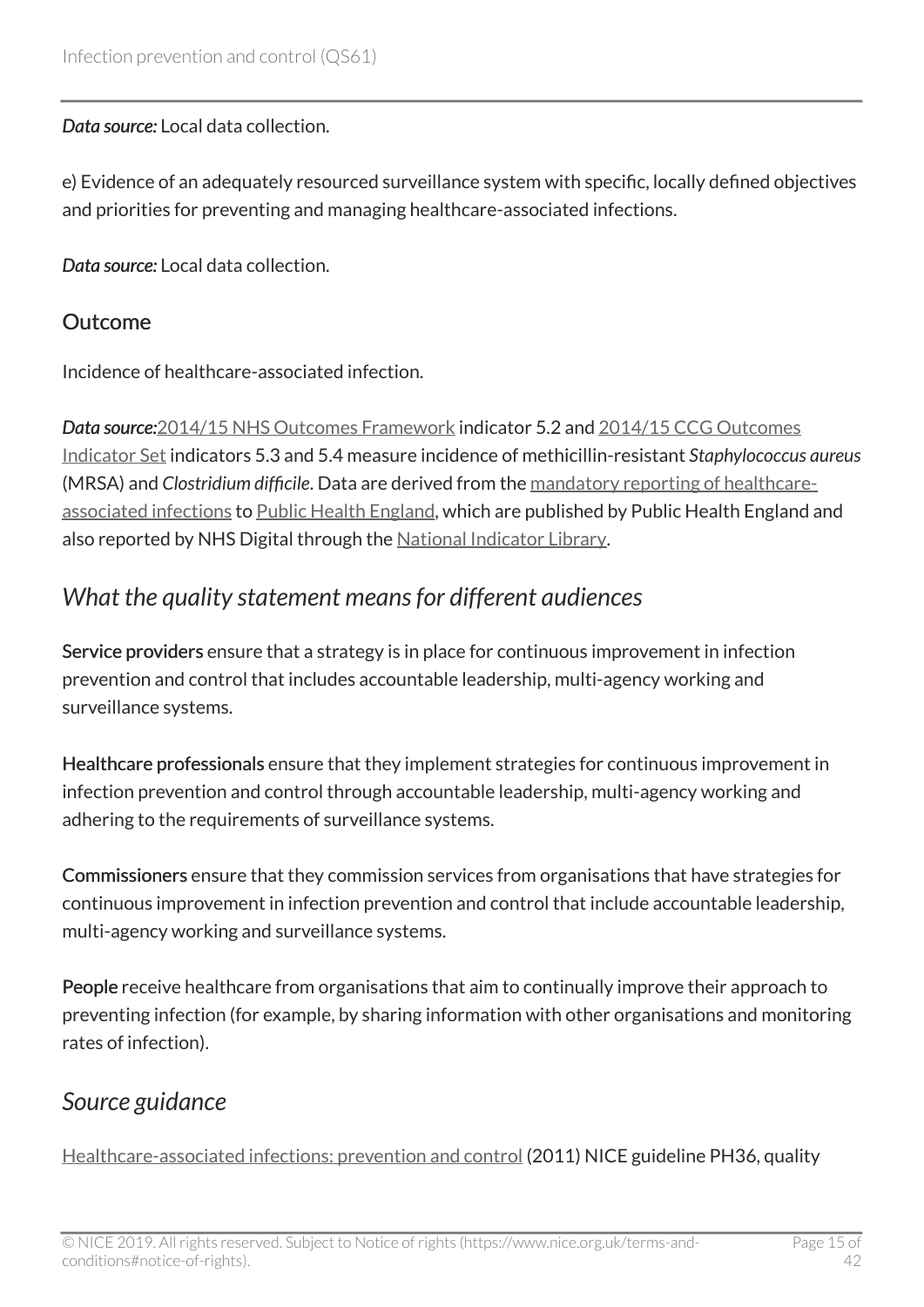#### improvement statements 1, 3 and 6

### <span id="page-15-0"></span>*Definitions of terms used in this quality statement*

#### Board

A board is defined as a group of members with overall responsibility and accountability for the governance, safety and quality of an organisation.

[Expert opinion]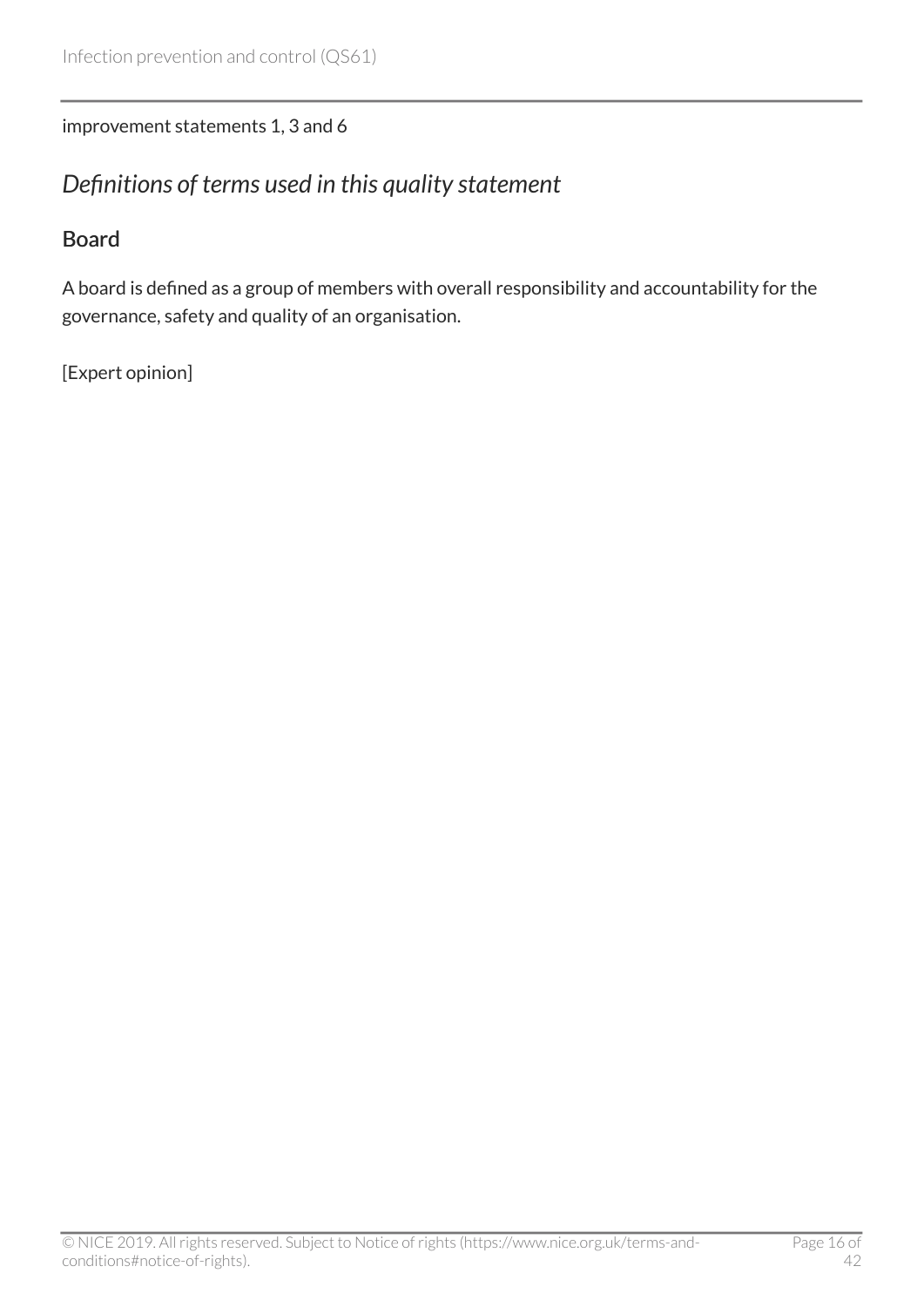# <span id="page-16-0"></span>Quality statement 3: Hand decontamination

### <span id="page-16-1"></span>*Quality statement*

People receive healthcare from healthcare workers who decontaminate their hands immediately before and after every episode of direct contact or care.

### <span id="page-16-2"></span>*Rationale*

Effective hand decontamination, even after wearing gloves, results in significant reductions in the carriage of potential pathogens on the hands and decreases the incidence of preventable healthcare-associated infections, leading in turn to a reduction in morbidity and mortality. Hand decontamination is considered to have a high impact on outcomes that are important to patients. Although hand hygiene has improved over recent years, remaining misconceptions about this standard principle of infection control are reported and good practice is still not universal.

### <span id="page-16-3"></span>*Quality measures*

#### **Structure**

a) Evidence of local arrangements to ensure the availability of facilities for hand decontamination.

*Data source:* Local data collection.

b) Evidence of local arrangements to ensure that all healthcare workers receive training in hand decontamination.

*Data source:* Local data collection.

c) Evidence of local arrangements to ensure that regular local hand hygiene observation audits are undertaken.

*Data source:* Local data collection.

#### Outcome

Incidence of healthcare-associated infection.

*Data source:*[2014/15 NHS Outcomes Framework](https://www.gov.uk/government/publications/nhs-outcomes-framework-2014-to-2015) indicator 5.2.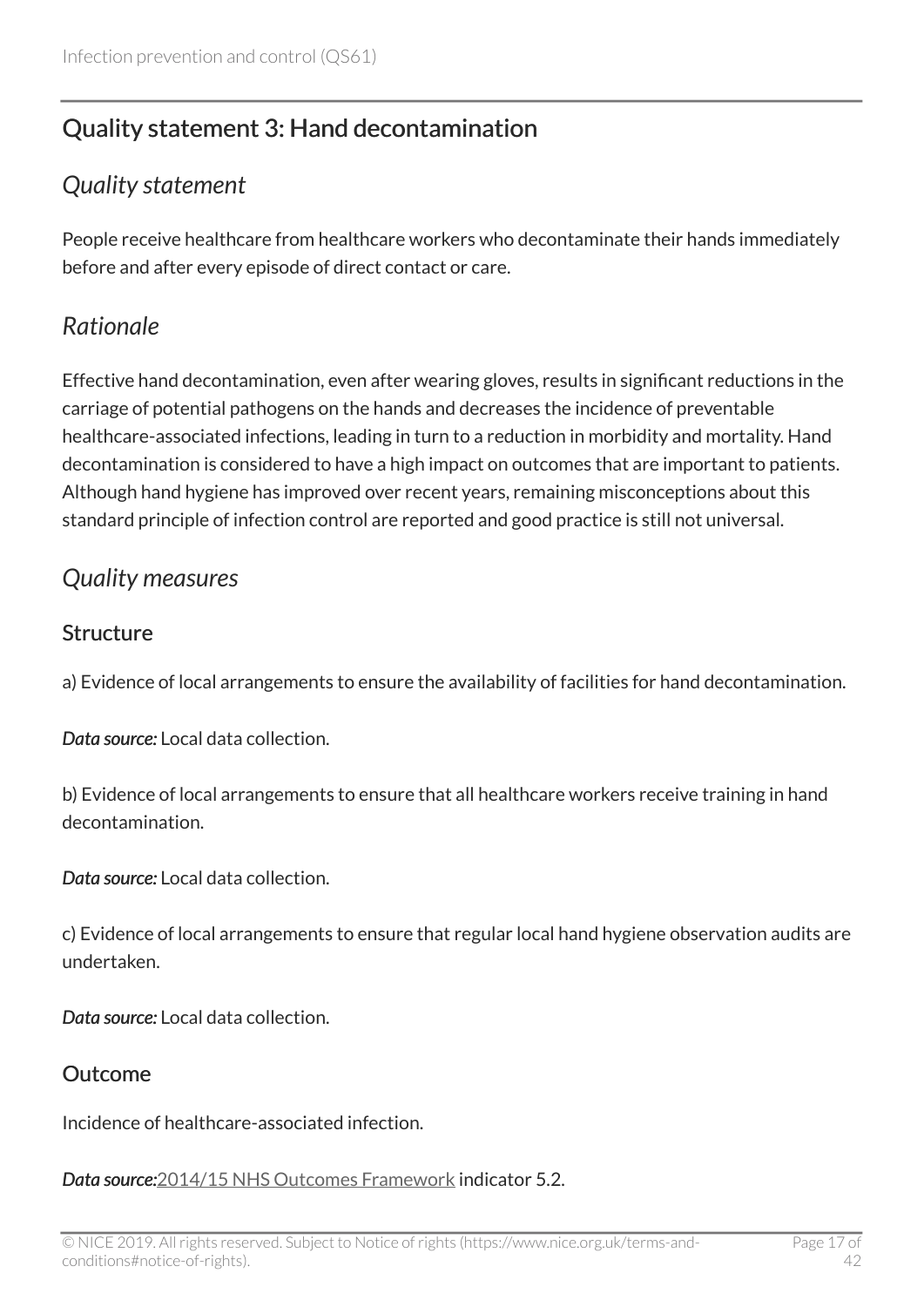# <span id="page-17-0"></span>*What the quality statement means for different audiences*

Service providers ensure that healthcare workers are trained in effective hand decontamination techniques, and that handrub and handwashing facilities are available so that healthcare workers can decontaminate their hands immediately before and after every episode of direct contact or care.

Healthcare workers ensure that they are trained in effective hand decontamination techniques, and that they decontaminate their hands immediately before and after every episode of direct contact or care, even when gloves have been worn.

Commissioners ensure that they commission services in which healthcare workers are trained in effective hand decontamination techniques and decontaminate their hands immediately before and after every episode of direct contact or care, and that hand hygiene observation audits are carried out regularly.

People receiving healthcare are looked after by healthcare workers who always clean their hands thoroughly (using handrub or soap and water), both immediately before and immediately after coming into contact with the person or carrying out care.

### <span id="page-17-1"></span>*Source guidance*

- [Healthcare-associated infections: prevention and control in primary and community care](https://www.nice.org.uk/guidance/cg139) (2012, updated 2017) NICE guideline CG139, recommendation 1.1.2.1 (key priority for implementation)
- Loveday HP, Wilson JA, Pratt RJ et al. (2014) [epic3: National evidence-based guidelines for](http://www.journalofhospitalinfection.com/article/S0195-6701(13)60012-2/fulltext) [preventing healthcare-associated infections in NHS hospitals in England](http://www.journalofhospitalinfection.com/article/S0195-6701(13)60012-2/fulltext), recommendation SP6

### <span id="page-17-2"></span>*Definitions of terms used in this quality statement*

### Hand decontamination

Hand decontamination is the use of handrub or handwashing to reduce the number of bacteria on the hands. The term is often interchangeable with 'hand hygiene'.

An alcohol-based handrub should be used for hand decontamination before and after direct contact or care, except in the following situations when soap and water must be used: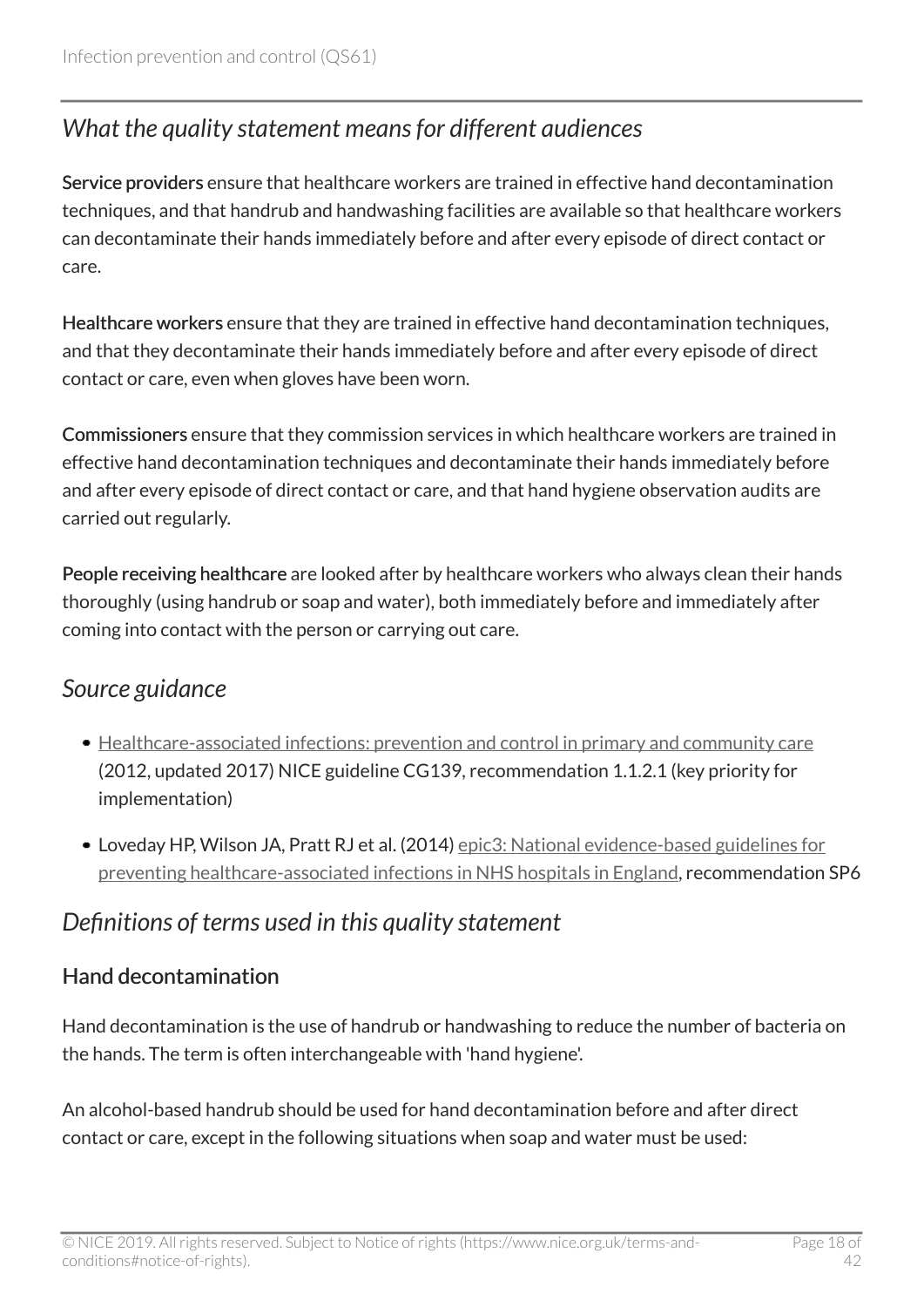- when hands are visibly soiled or potentially contaminated with body fluids or
- when caring for patients with vomiting or diarrhoeal illness, regardless of whether or not gloves have been worn.

[Adapted from NICE's guideline on [healthcare-associated infections,](https://www.nice.org.uk/guidance/cg139) recommendation 1.1.2.2, and [epic3: National evidence-based guidelines for preventing healthcare-associated infections in NHS](http://www.journalofhospitalinfection.com/article/S0195-6701(13)60012-2/fulltext) [hospitals in England,](http://www.journalofhospitalinfection.com/article/S0195-6701(13)60012-2/fulltext) recommendation SP7]

#### Direct contact or care

Direct contact or care refers to 'hands on' or face-to-face contact with patients. This encompasses any physical aspect of the healthcare of a patient, including treatments, self-care and administration of medication.

[NICE's guideline on [healthcare-associated infections\]](https://www.nice.org.uk/guidance/cg139)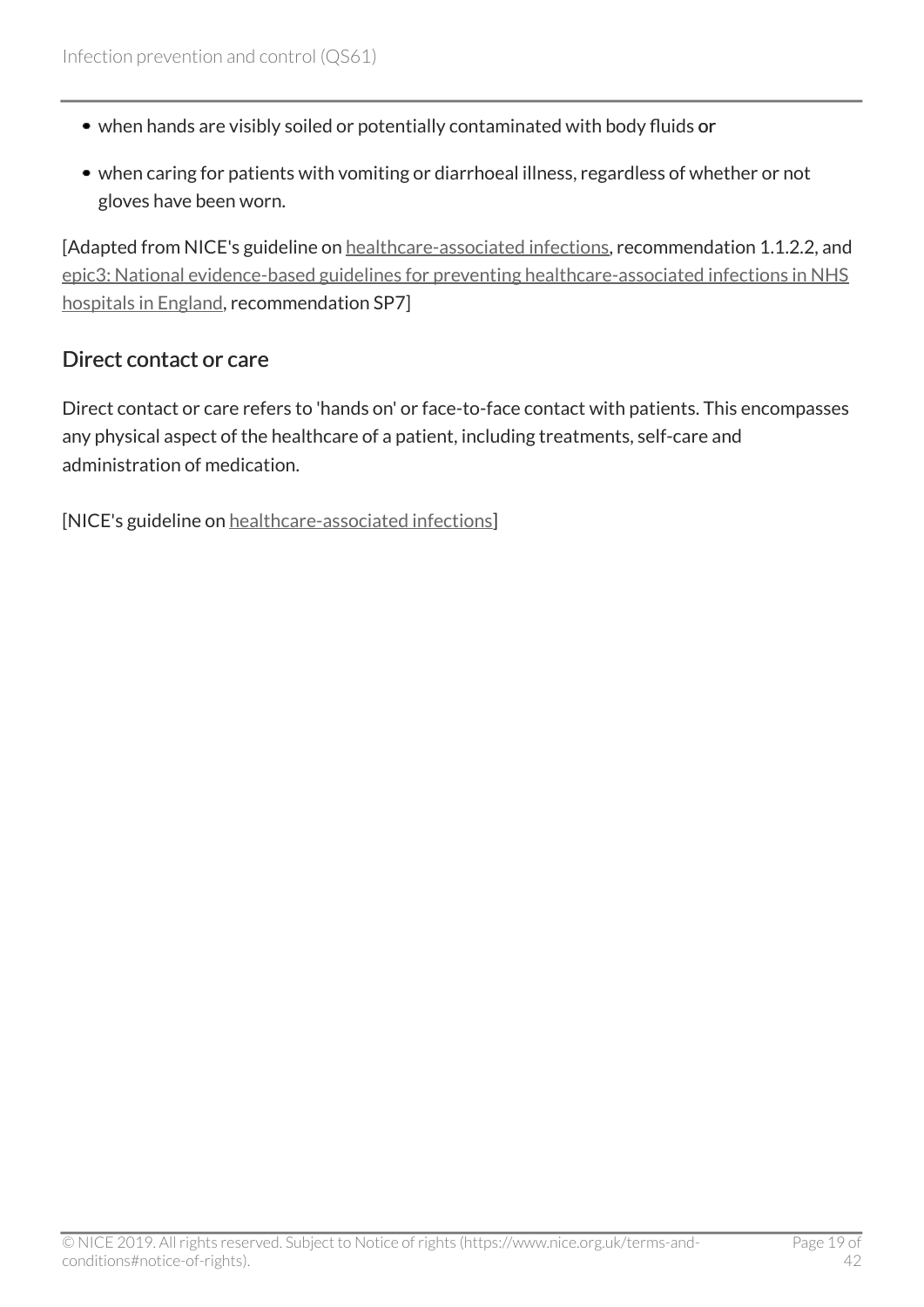# <span id="page-19-0"></span>Quality statement 4: Urinary catheters

### <span id="page-19-1"></span>*Quality statement*

People who need a urinary catheter have their risk of infection minimised by the completion of specified procedures necessary for the safe insertion and maintenance of the catheter and its removal as soon as it is no longer needed.

# <span id="page-19-2"></span>*Rationale*

Catheter-associated urinary tract infections comprise a large proportion of healthcare-associated infections, and can occur whether a person has either a short-term or a long-term catheter. There is a strong association between duration of urinary catheterisation and risk of infection, and catheters are sometimes inserted inappropriately or there is a delay in removing them. This risk is greatly reduced by complying with all parts of the process for safe catheter insertion, maintenance and removal as soon as it is no longer needed. This is important in terms of both infection prevention and patient comfort and experience.

# <span id="page-19-3"></span>*Quality measures*

### **Structure**

Evidence of a written protocol to ensure that people who need a urinary catheter have their risk of infection minimised by the completion of specified procedures necessary for the safe insertion and maintenance of the catheter and its removal as soon as it is no longer needed.

*Data source:* Local data collection.

### Process

a) Proportion of people with a short-term urinary catheter who had their risk of infection minimised by the completion of specified procedures necessary for the safe insertion and maintenance of the catheter and its removal as soon as it is no longer needed.

Numerator – the number of people in the denominator for whom all of the specified procedures were completed for the safe insertion and maintenance of the catheter and its removal as soon as it is no longer needed.

Denominator – the number of people who have had a short-term urinary catheter.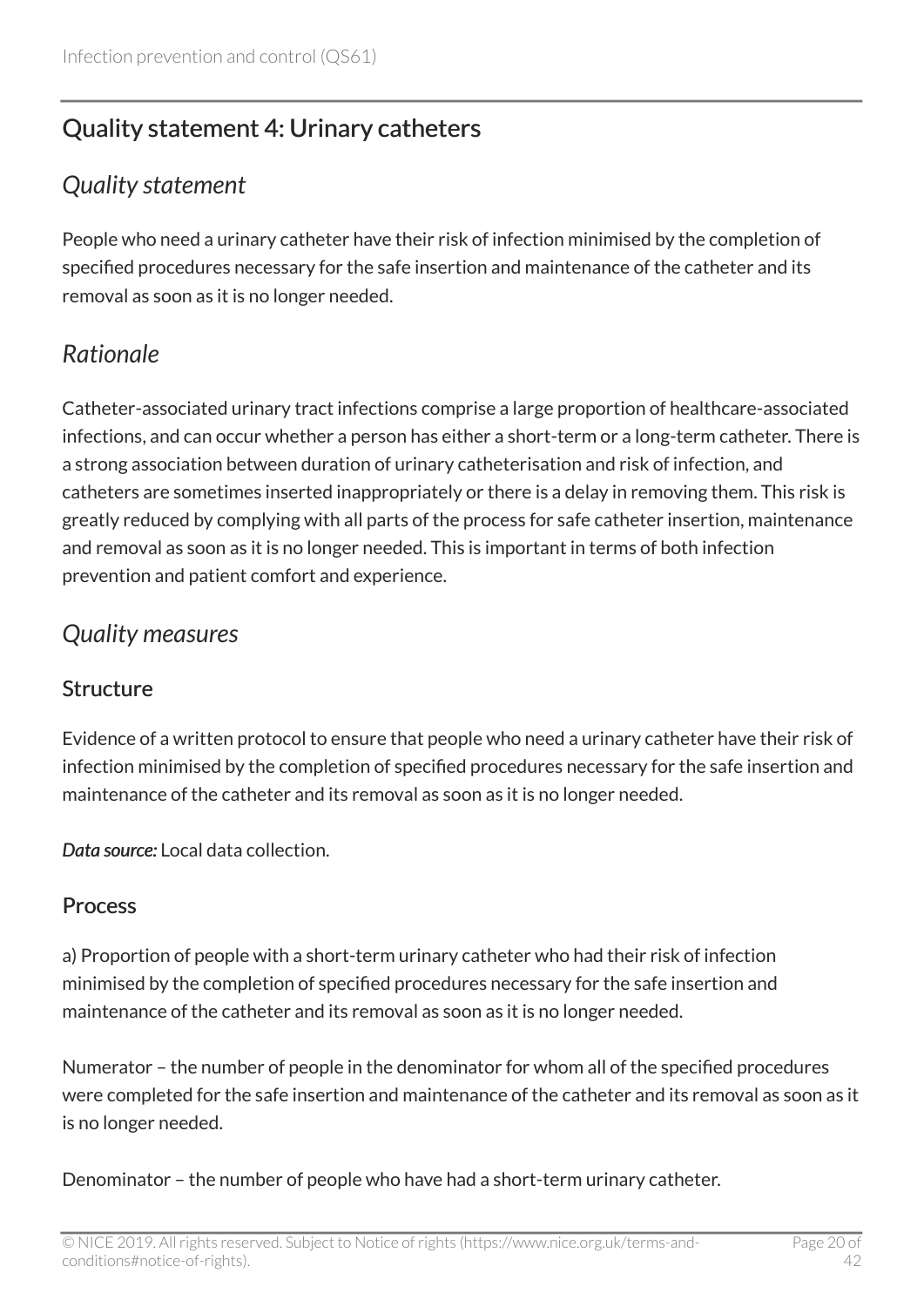*Data source:* Local data collection.

b) Proportion of people with a long-term urinary catheter who had their risk of infection minimised by the completion of specified procedures necessary for the safe insertion and maintenance of the catheter and its removal as soon as it is no longer needed.

Numerator – the number of people in the denominator for whom all of the specified procedures were completed for the safe insertion and maintenance of the catheter and its removal as soon as it is no longer needed were completed.

Denominator – the number of people who have had a long-term urinary catheter.

*Data source:* Local data collection.

#### Outcome

a) Incidence of healthcare-associated infection.

*Data source:*[2014/15 NHS Outcomes Framework](https://www.gov.uk/government/publications/nhs-outcomes-framework-2014-to-2015) indicator 5.2 and [2014/15 CCG Outcomes](https://digital.nhs.uk/data-and-information/publications/clinical-indicators/ccg-outcomes-indicator-set) [Indicator Set](https://digital.nhs.uk/data-and-information/publications/clinical-indicators/ccg-outcomes-indicator-set) indicators 5.3 and 5.4 measure incidence of methicillin-resistant *Staphylococcus aureus* (MRSA) and *Clostridium difficile*. Data are derived from the [mandatory reporting of healthcare](https://hcaidcs.phe.org.uk/webpages/GeneralHomePage.aspx)[associated infections](https://hcaidcs.phe.org.uk/webpages/GeneralHomePage.aspx) to [Public Health England](https://www.gov.uk/government/organisations/public-health-england), which are published by Public Health England and also reported by NHS Digital through the [National Indicator Library.](https://digital.nhs.uk/data-and-information/national-indicator-library)

b) Incidence of catheter-associated urinary tract infection.

*Data source:* Local data collection. NHS Digital [NHS safety thermometer.](http://www.hscic.gov.uk/thermometer)

# <span id="page-20-0"></span>*What the quality statement means for different audiences*

Service providers ensure that systems and facilities are in place to enable staff to complete specified procedures necessary for the safe insertion and maintenance of the catheter and its removal as soon as it is no longer needed, in order to minimise the risk of infection.

Healthcare workers ensure that they complete specified procedures necessary for the safe insertion and maintenance of the catheter and its removal as soon as it is no longer needed, in order to minimise the risk of infection.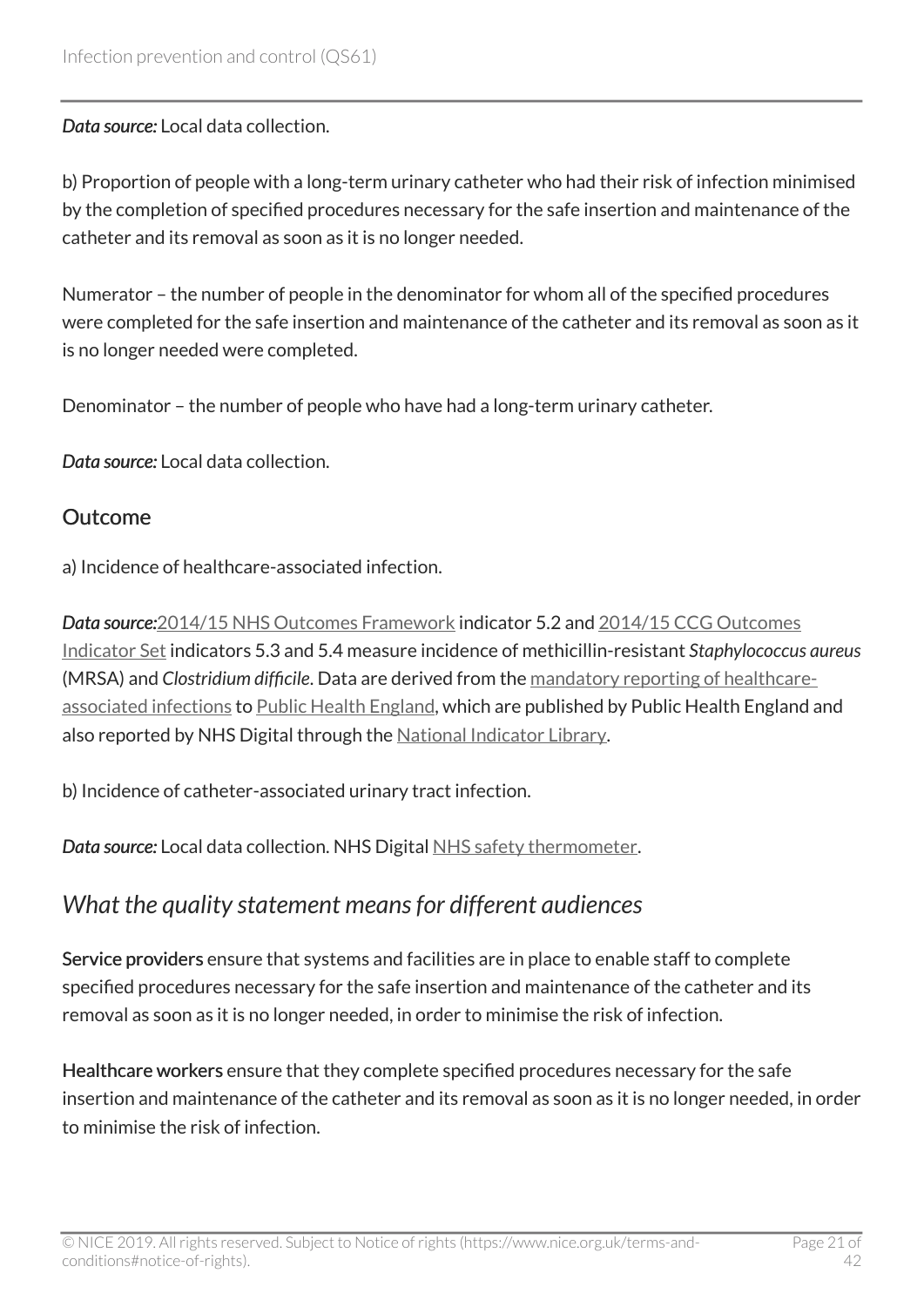Commissioners ensure that they commission services in which specified procedures necessary for the safe insertion and maintenance of the catheter and its removal as soon as it is no longer needed are completed, in order to minimise the risk of infection.

People who need a urinary catheter have their risk of infection minimised by healthcare workers carrying out procedures to make sure that the catheter is inserted, looked after and removed correctly and safely. These procedures include things like cleaning hands, using a lubricant when inserting the catheter, emptying the drainage bag when necessary, and removing the catheter as soon as it is no longer needed. A urinary catheter is a thin flexible tube used to drain urine from the bladder.

### <span id="page-21-0"></span>*Source guidance*

- [Healthcare-associated infections: prevention and control in primary and community care](https://www.nice.org.uk/guidance/cg139) (2012, updated 2017) NICE guideline CG139, recommendations 1.2.2.1–1.2.2.3, 1.2.4.3, 1.2.4.4, 1.2.5.1–1.2.5.3, 1.2.5.5, 1.2.5.6, 1.2.5.8 and 1.2.5.9
- Loveday HP, Wilson JA, Pratt RJ et al. (2014) [epic3: National evidence-based guidelines for](http://www.journalofhospitalinfection.com/article/S0195-6701(13)60012-2/fulltext) [preventing healthcare-associated infections in NHS hospitals in England](http://www.journalofhospitalinfection.com/article/S0195-6701(13)60012-2/fulltext), recommendations UC1–UC3, UC8–UC11, UC13–UC17 and UC19

### <span id="page-21-1"></span>*Definitions of terms used in this quality statement*

### Urinary catheter

A urinary catheter is a catheter that is inserted in the urethra and remains in place until it is no longer needed. Both short-term (used for 28 days or less) and long-term (used for more than 28 days) urinary catheters are used.

[Adapted from NICE's guideline on healthcare-associated infections, [full guideline](http://www.nice.org.uk/guidance/cg139/evidence) and [epic3:](http://www.journalofhospitalinfection.com/article/S0195-6701(13)60012-2/fulltext) [National evidence-based guidelines for preventing healthcare-associated infections in NHS](http://www.journalofhospitalinfection.com/article/S0195-6701(13)60012-2/fulltext) [hospitals in England\]](http://www.journalofhospitalinfection.com/article/S0195-6701(13)60012-2/fulltext)

### Specified procedures necessary for the safe insertion, maintenance and appropriate removal of urinary catheters

### *Assessing the need for catheterisation*

Catheterisation should be used only after considering alternative methods of management. The person's clinical need for catheterisation should be reviewed regularly and the urinary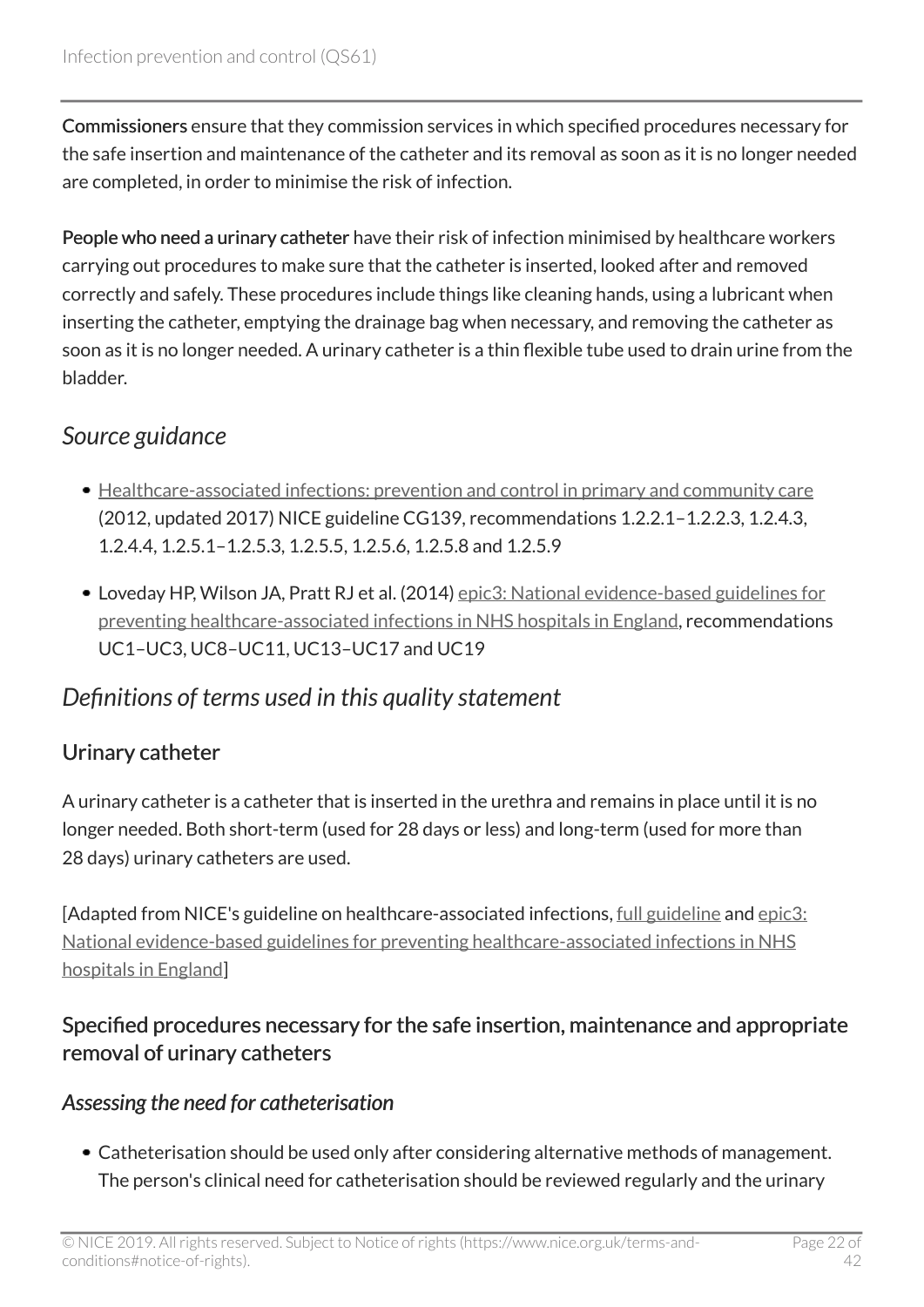catheter removed as soon as possible. The need for catheterisation, as well as details about insertion, changes and care should be documented.

### *Hand hygiene*

Healthcare workers must decontaminate their hands and wear a new pair of clean, non-sterile gloves before manipulating a person's catheter, and must decontaminate their hands after removing gloves.

### *Catheter insertion*

- The meatus should be cleaned before the catheter is inserted, in accordance with local guidelines or policy (for example, with sterile normal saline).
- An appropriate lubricant from a single-use container should be used during catheter insertion to minimise urethral trauma and infection.

### *Catheter maintenance*

- Indwelling catheters should be connected to a sterile closed urinary drainage system or catheter valve. Healthcare workers should ensure that the connection between the catheter and the urinary drainage system is not broken, except for good clinical reasons (for example, changing the bag in line with the manufacturer's recommendations).
- Urinary drainage bags should be positioned below the level of the bladder, and should not be in contact with the floor. The urinary drainage bag should be emptied frequently enough to maintain urine flow and prevent reflux, and should be changed when clinically indicated. A separate and clean container should be used for each person. Contact between the urinary drainage tap and container should be avoided.
- Urine samples must be obtained from a sampling port using an aseptic technique.
- The meatus should be washed daily with soap and water as part of routine daily personal hygiene.

[Adapted from NICE's guideline on [healthcare-associated infections](https://www.nice.org.uk/guidance/cg139) and [epic3: National evidence](http://www.journalofhospitalinfection.com/article/S0195-6701(13)60012-2/fulltext)[based guidelines for preventing healthcare-associated infections in NHS hospitals in England\]](http://www.journalofhospitalinfection.com/article/S0195-6701(13)60012-2/fulltext)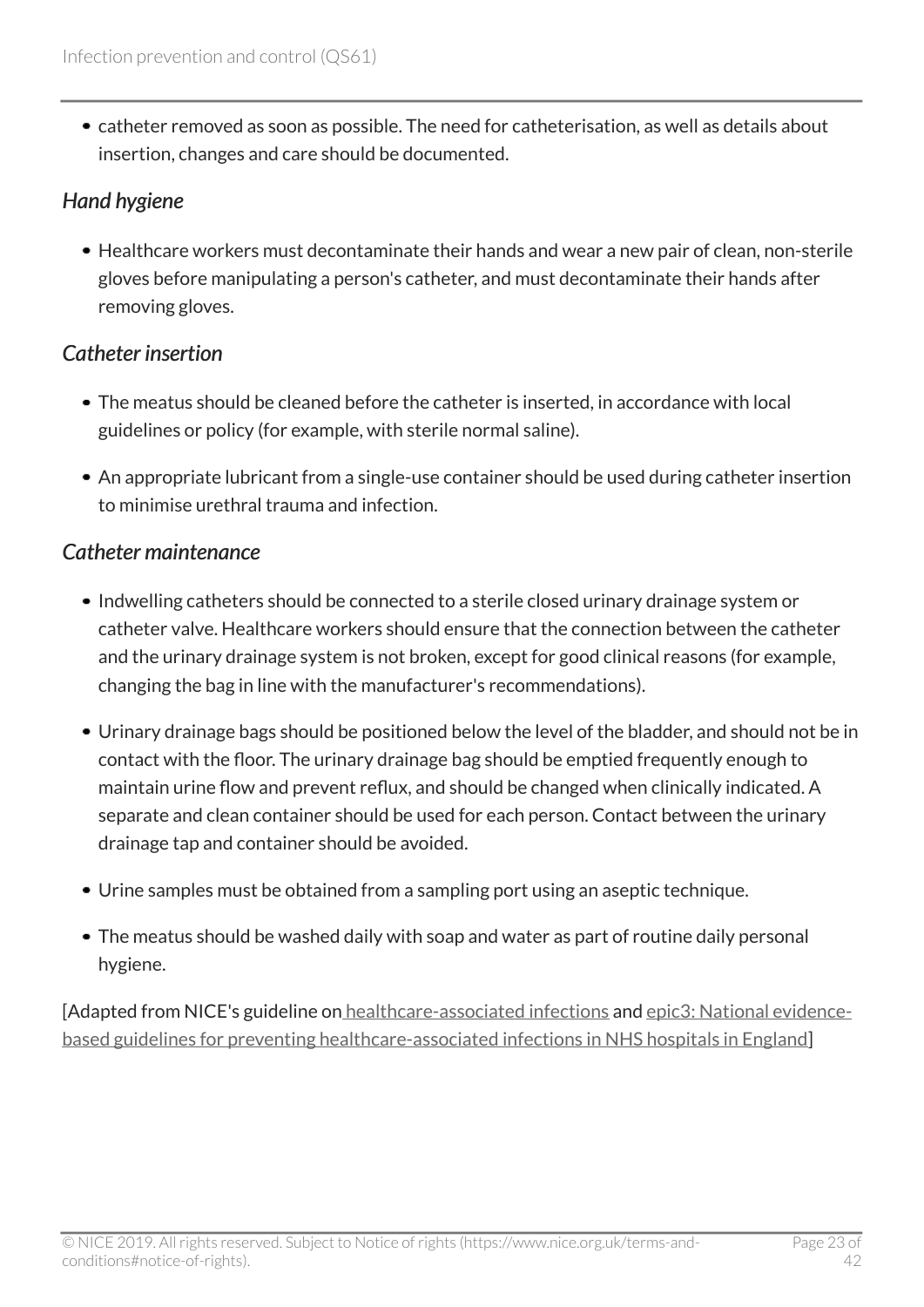# <span id="page-23-0"></span>Quality statement 5: Vascular access devices

### <span id="page-23-1"></span>*Quality statement*

People who need a vascular access device have their risk of infection minimised by the completion of specified procedures necessary for the safe insertion and maintenance of the device and its removal as soon as it is no longer needed.

### <span id="page-23-2"></span>*Rationale*

Vascular access devices are one of the main causes of healthcare-associated infections, and bloodstream infections associated with central venous device insertion are a major cause of morbidity. The risk of infection is greatly reduced by complying with all parts of the process for safe insertion and maintenance of the device and its removal as soon as it is no longer needed.

### <span id="page-23-3"></span>*Quality measures*

### Structure

Evidence of a written protocol to ensure that people who need a vascular access device have their risk of infection minimised by the completion of specified procedures necessary for the safe insertion and maintenance of the device and its removal as soon as it is no longer needed.

*Data source:* Local data collection.

#### Process

Proportion of people with a vascular access device who had their risk of infection minimised by the completion of specified procedures necessary for the safe insertion and maintenance of the device and its removal as soon as it is no longer needed.

Numerator – the number of people in the denominator for whom all of the specified procedures were completed for the safe insertion and maintenance of the device and its removal as soon as it is no longer needed.

Denominator – the number of people who have had a vascular access device.

*Data source:* Local data collection. Contained in the [UK Renal Registry Annual Report.](https://www.renalreg.org/publications-reports)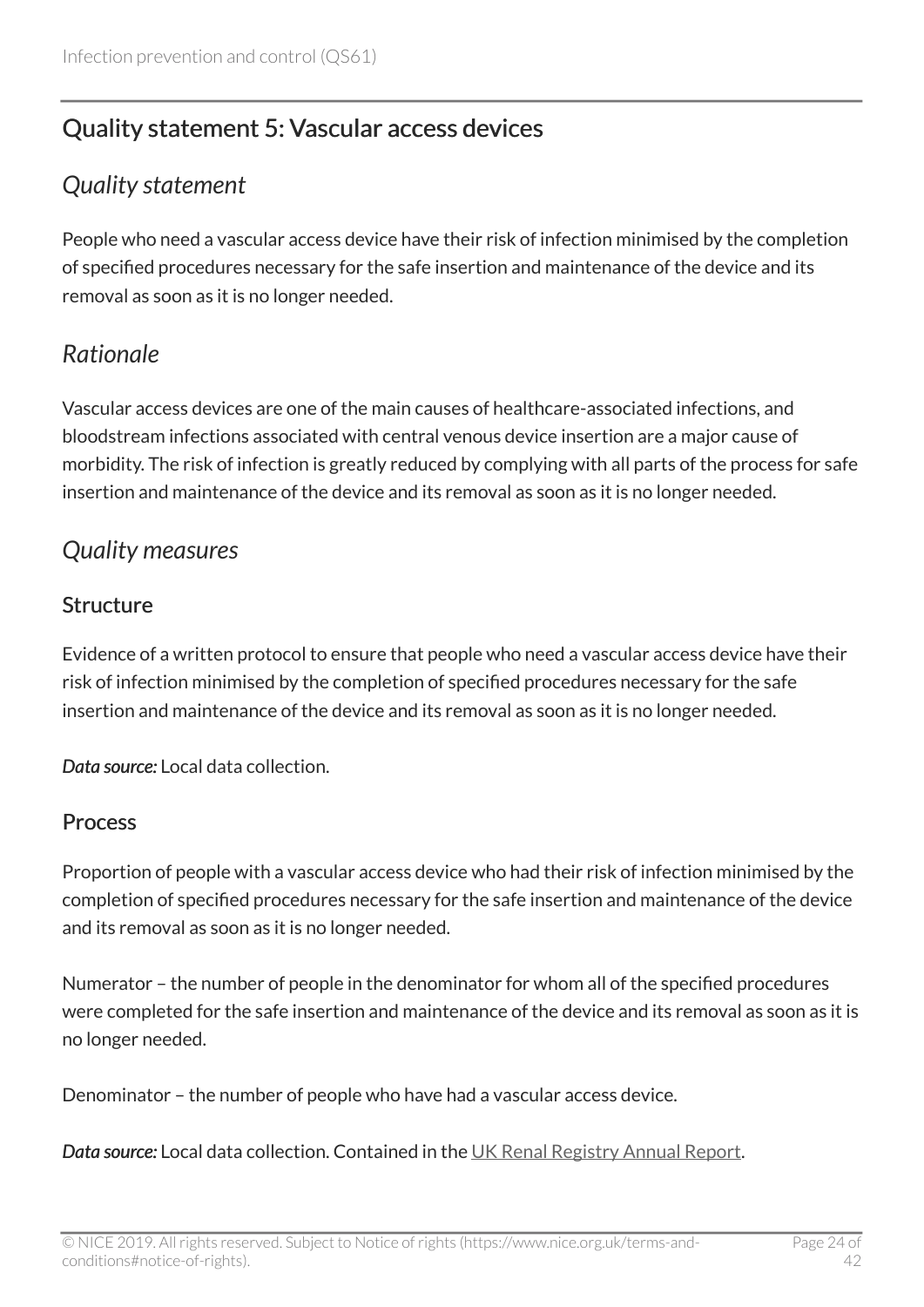### **Outcome**

Incidence of vascular access device-related bloodstream infection.

Data source: Local data collection.

### <span id="page-24-0"></span>*What the quality statement means for different audiences*

Service providers ensure that systems and facilities are in place to enable staff to complete specified procedures necessary for the safe insertion and maintenance of the vascular access device and its removal as soon as it is no longer needed, in order to minimise risk of infection.

Healthcare workers ensure that they complete specified procedures necessary for the safe insertion and maintenance of the vascular access device and its removal as soon as it is no longer needed, in order to minimise the risk of infection.

Commissioners ensure that they commission services in which specified procedures necessary for the safe insertion and maintenance of the vascular access device and its removal as soon as it is no longer needed are completed, in order to minimise the risk of infection.

People who needa vascular access device have their risk of infection minimised by healthcare workers carrying out procedures to make sure that the device is inserted, looked after and removed correctly and safely. These procedures include things like using sterile procedures when inserting the device, using the correct antiseptics and dressings, and removing the device as soon as it is no longer needed. A vascular access device is a tube that is inserted into a main vein or artery and used to administer fluids and medication, monitor blood pressure and collect blood samples.

### <span id="page-24-1"></span>*Source guidance*

- [Healthcare-associated infections: prevention and control in primary and community care](https://www.nice.org.uk/guidance/cg139) (2012, updated 2017) NICE guideline CG139, recommendations 1.4.2.1, 1.4.2.2, 1.4.3.1 (key priority for implementation), 1.4.3.2, 1.4.4.1, 1.4.4.6, 1.4.4.12–1.4.4.14
- Loveday HP, Wilson JA, Pratt RJ et al. (2014) [epic3: National evidence-based guidelines for](http://www.journalofhospitalinfection.com/article/S0195-6701(13)60012-2/fulltext) [preventing healthcare-associated infections in NHS hospitals in England](http://www.journalofhospitalinfection.com/article/S0195-6701(13)60012-2/fulltext), recommendations IVAD4–IVAD5, IVAD13–IVAD15, IVAD17, IVAD23–IVAD24, IVAD30, IVAD34, IVAD37–IVAD39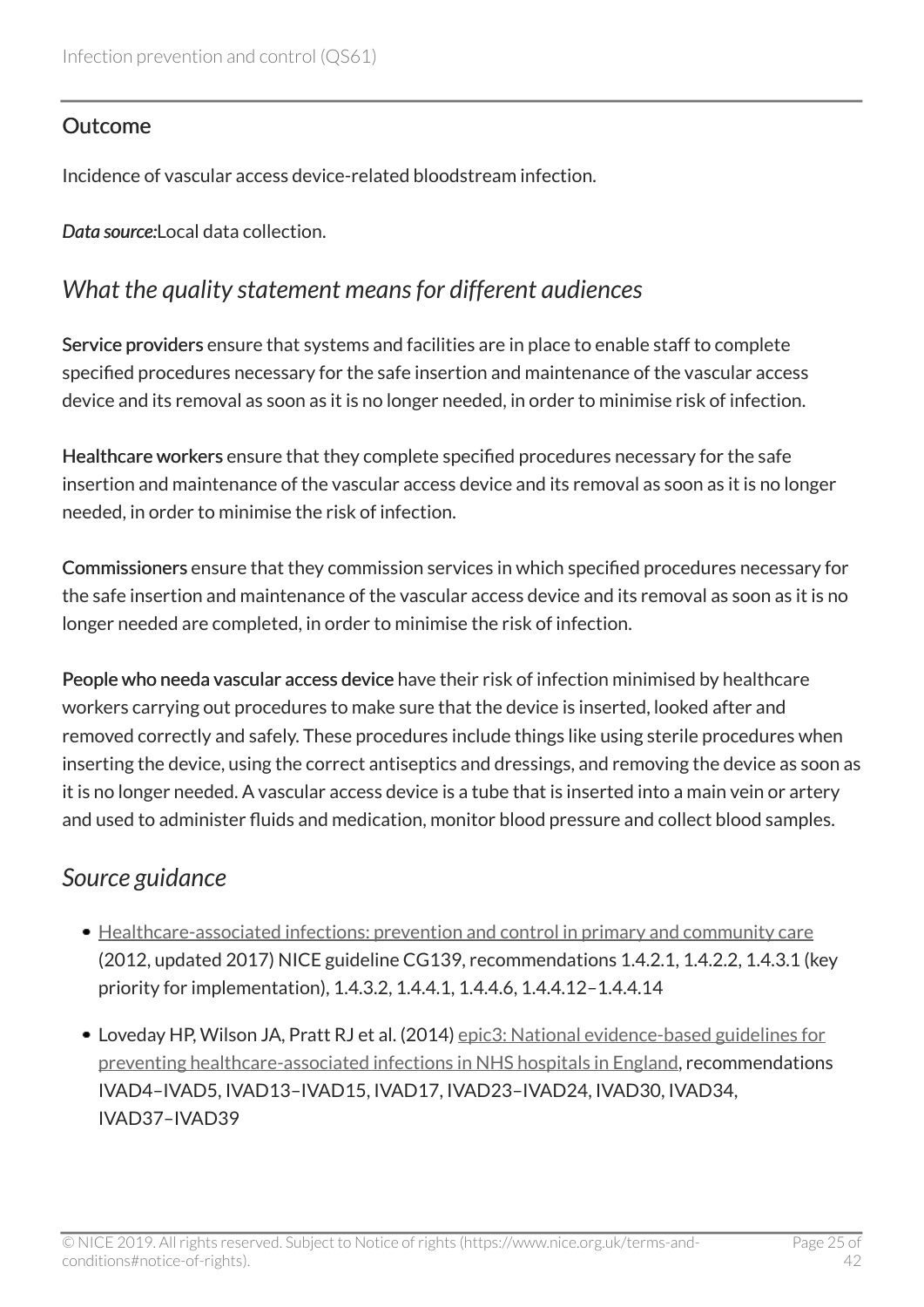# <span id="page-25-0"></span>*Definitions of terms used in this quality statement*

### Vascular access device

A vascular access device is an indwelling catheter, cannula or other instrument used to obtain venous or arterial access. Both central and peripheral vascular access devices are available.

### Specified procedures necessary for the safe insertion, maintenance and appropriate removal of vascular access devices

### *General asepsis*

• Healthcare workers must decontaminate their hands before accessing or dressing a vascular access device, using an alcohol handrub or by washing with liquid soap and water if hands are contaminated. An aseptic technique must be used for vascular access device catheter site care, when accessing the system and when administrating intravenous medication.

#### *Skin decontamination*

The skin should be decontaminated at the insertion site with 2% chlorhexidine gluconate in 70% alcohol and allowed to dry before inserting a vascular access device.

#### *Vascular access device site care*

- A sterile transparent semipermeable membrane dressing should be used to cover the vascular access device insertion site. This should be changed every 7 days, or sooner if it is no longer intact or if moisture collects under the dressing.
- A single-use application of 2% chlorhexidine gluconate in 70% alcohol (or aqueous povidone iodine) should be used and allowed to dry when cleaning the insertion site during dressing changes.

#### *Vascular access device management*

- A single-use application of 2% chlorhexidine gluconate in 70% alcohol (or aqueous povidone iodine) should be used to decontaminate the access port or catheter hub. The hub should be cleaned for 15 seconds and allowed to dry before accessing the system.
- Preferably, a sterile 0.9% sodium chloride injection should be used to flush and lock catheter lumens.
- Administration sets for blood and blood components should be changed when the transfusion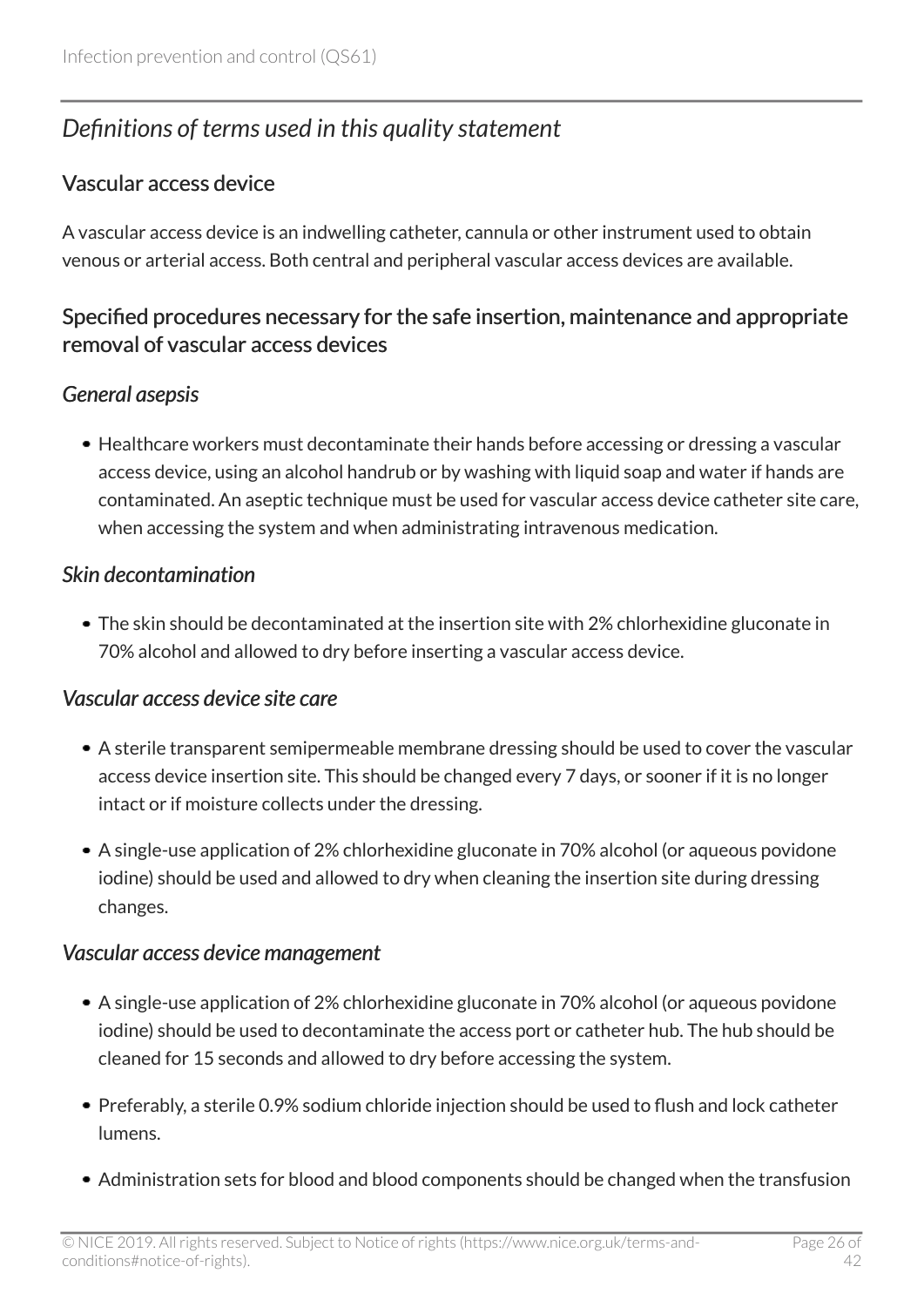• episode is complete or every 12 hours (whichever is sooner), or according to the manufacturer's recommendations. Administration sets used for total parenteral nutrition infusions should generally be changed every 24 hours. If the solution contains only glucose and amino acids, administration sets in continuous use do not need to be replaced more frequently than every 72 hours.

#### *Review of vascular access devices*

- Peripheral vascular catheter insertion sites should be inspected during every shift at a minimum, and a visual phlebitis score should be recorded.
- Central venous catheter insertion sites should be inspected daily.

[Adapted from NICE's guideline on [healthcare-associated infections](https://www.nice.org.uk/guidance/cg139) and [epic3: National evidence](http://www.journalofhospitalinfection.com/article/S0195-6701(13)60012-2/fulltext)[based guidelines for preventing healthcare-associated infections in NHS hospitals in England\]](http://www.journalofhospitalinfection.com/article/S0195-6701(13)60012-2/fulltext)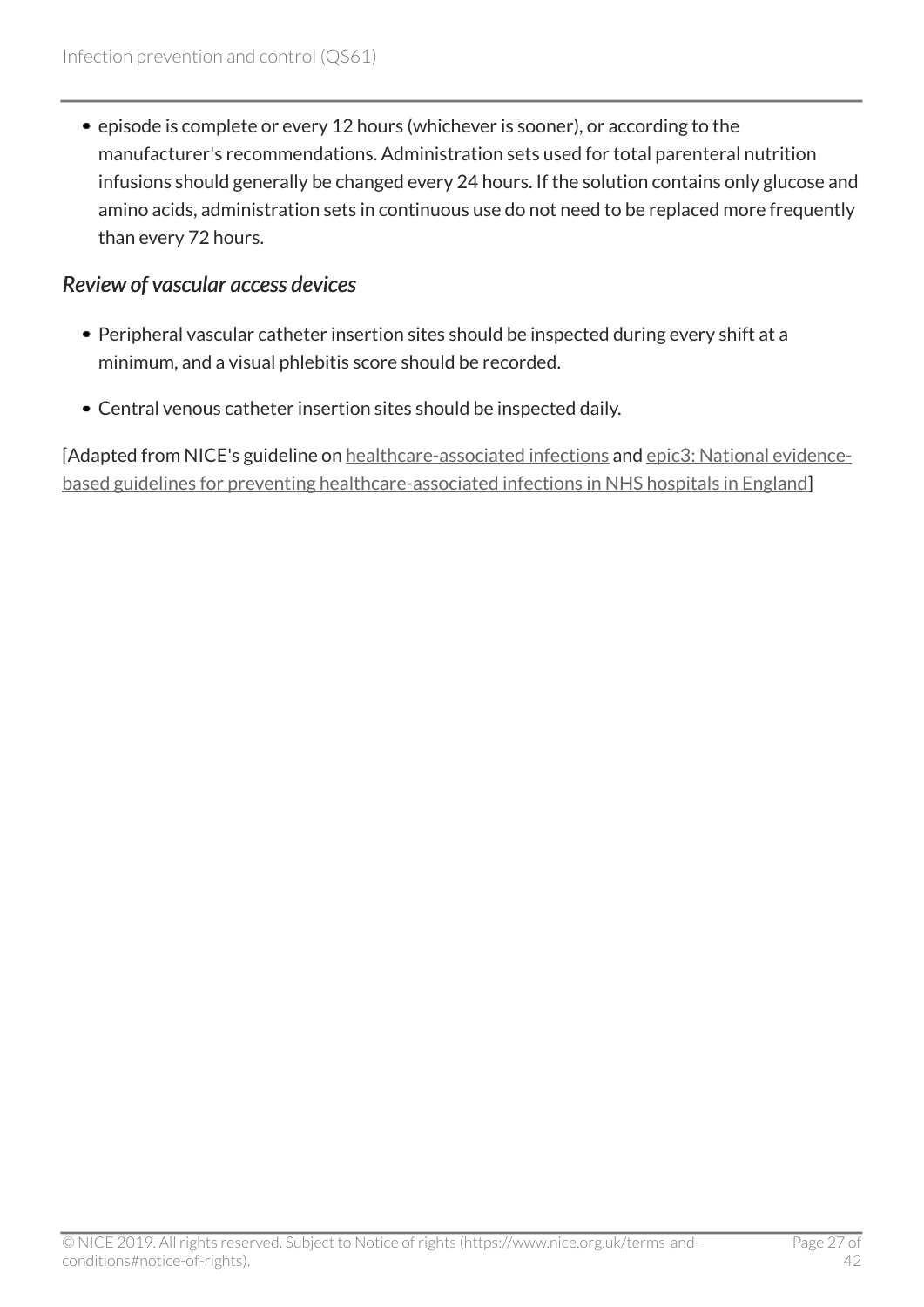# <span id="page-27-0"></span>Quality statement 6: Educating people about infection prevention and control

### <span id="page-27-1"></span>*Quality statement*

People with a urinary catheter, vascular access device or enteral feeding tube, and their family members or carers (as appropriate), are educated about the safe management of the device or equipment, including techniques to prevent infection.

# <span id="page-27-2"></span>*Rationale*

Because many people with a urinary catheter, vascular access device or enteral feeding tube manage their own device or equipment, it is important that they and their family members or carers are confident about, and proficient in, infection prevention and control practices and the safe management of the device or equipment.

### <span id="page-27-3"></span>*Quality measures*

### **Structure**

Evidence of local arrangements for people with a urinary catheter, vascular access device or enteral feeding tube, and their family members or carers (as appropriate), to be educated about the safe management of their device or equipment, including techniques to prevent infection.

*Data source:* Local data collection.

### Process

Proportion of people with a urinary catheter, vascular access device or enteral feeding tube, and their family members or carers (as appropriate), who are educated about the safe management of their device or equipment, including techniques to prevent infection.

Numerator – the number of people in the denominator who are educated about the safe management of their device or equipment, including techniques to prevent infection.

Denominator – the number of people with a urinary catheter, vascular access device or enteral feeding tube, and their family members or carers (as appropriate).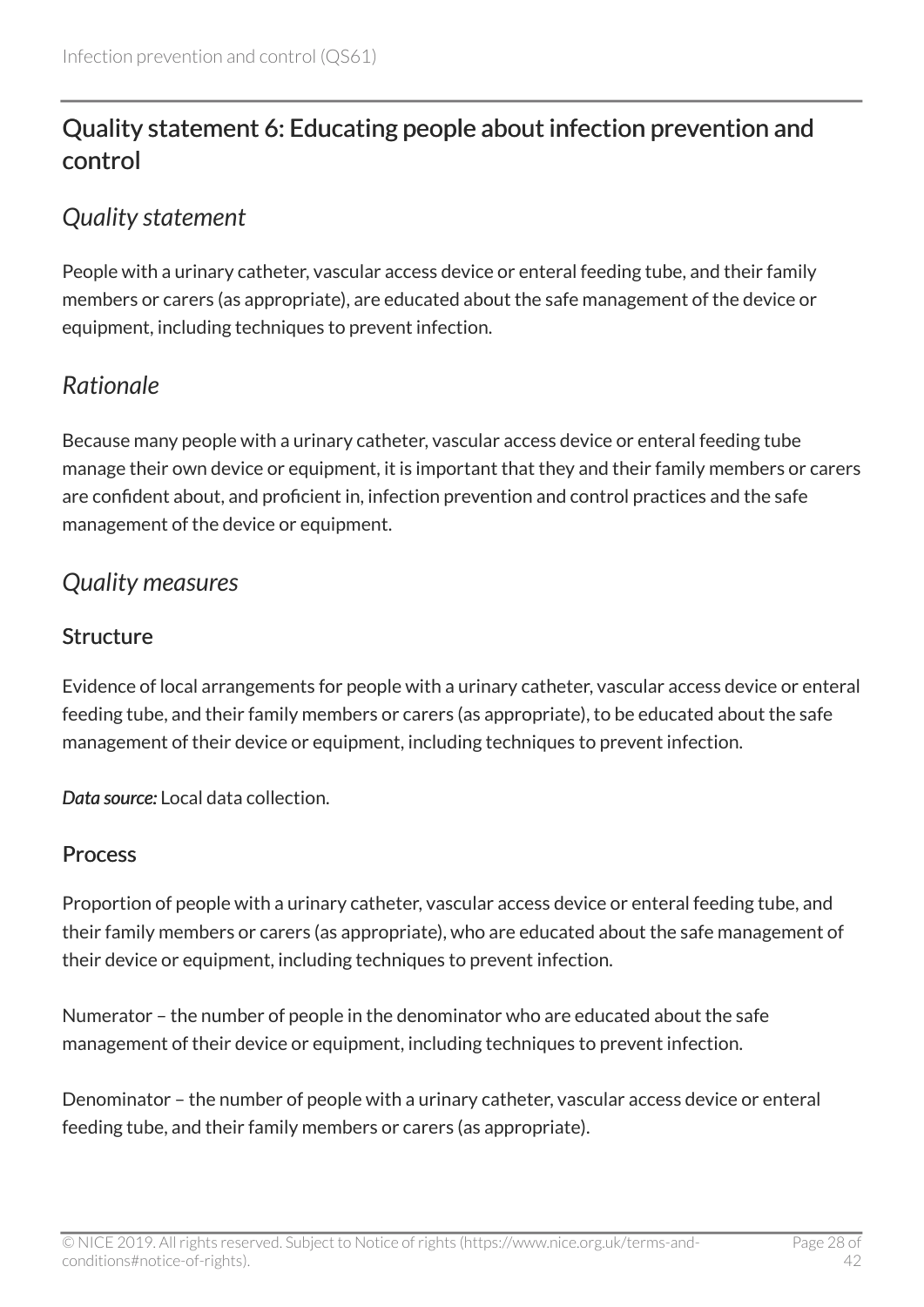*Data source:* Local data collection.

#### **Outcome**

a) Incidence of healthcare-associated infection.

*Data source:*[2014/15 NHS Outcomes Framework](https://www.gov.uk/government/publications/nhs-outcomes-framework-2014-to-2015) indicator 5.2 and [2014/15 CCG Outcomes](https://digital.nhs.uk/data-and-information/publications/clinical-indicators/ccg-outcomes-indicator-set) [Indicator Set](https://digital.nhs.uk/data-and-information/publications/clinical-indicators/ccg-outcomes-indicator-set) indicators 5.3 and 5.4 measure incidence of methicillin-resistant *Staphylococcus aureus* (MRSA) and *Clostridium difficile*. Data are derived from the [mandatory reporting of healthcare](https://hcaidcs.phe.org.uk/webpages/GeneralHomePage.aspx)[associated infections](https://hcaidcs.phe.org.uk/webpages/GeneralHomePage.aspx) to [Public Health England](https://www.gov.uk/government/organisations/public-health-england), which are published by Public Health England and also reported by NHS Digital through the [National Indicator Library.](https://digital.nhs.uk/data-and-information/national-indicator-library)

b) People with a urinary catheter, vascular access device or enteral feeding tube, and their family members or carers (as appropriate), feel able to manage their device or equipment.

*Data source:*Local data collection using a patient survey to demonstrate that patients and carers have understood their education.

### <span id="page-28-0"></span>*What the quality statement means for different audiences*

Service providers ensure that there are systems in place for people with a urinary catheter, vascular access device or enteral feeding tube, and their family members or carers (as appropriate), to be educated about the safe management of the device or equipment, including techniques to prevent infection.

Healthcare workers ensure that they educate people with a urinary catheter, vascular access device or enteral feeding tube, and their family members or carers (as appropriate), about the safe management of the device or equipment, including techniques to prevent infection.

Commissioners ensure that they commission services in which people with a urinary catheter, vascular access device or enteral feeding tube, and their family members or carers (as appropriate), are educated about the safe management of the device or equipment, including techniques to prevent infection.

People who have a urinary catheter, a vascular access device or an enteral feeding tube, and any family members or carers who help them with this equipment, are given information and advice about how to look after the equipment safely and effectively. This includes advice about how to prevent infection. Enteral feeding is a type of feeding used for people who cannot eat normally in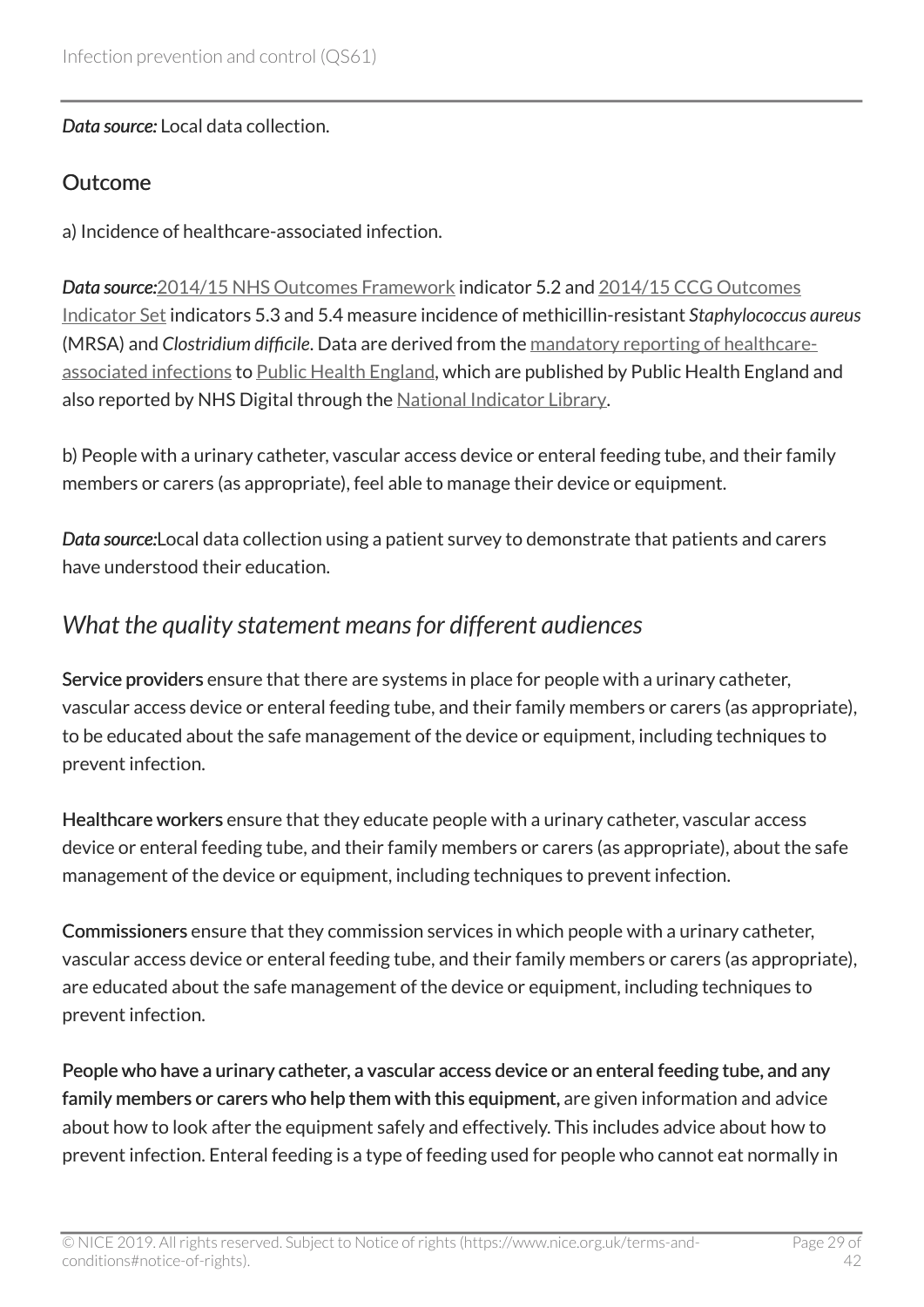which liquid food is given through a tube directly into the gut.

### <span id="page-29-0"></span>*Source guidance*

- [Healthcare-associated infections: prevention and control in primary and community care](https://www.nice.org.uk/guidance/cg139) (2012, updated 2017) NICE guideline CG139, recommendations 1.2.1.1, 1.3.1.1 and 1.4.1.1 (key priority for implementation)
- Loveday HP, Wilson JA, Pratt RJ et al. (2014) [epic3: National evidence-based guidelines for](http://www.journalofhospitalinfection.com/article/S0195-6701(13)60012-2/fulltext) [preventing healthcare-associated infections in NHS hospitals in England](http://www.journalofhospitalinfection.com/article/S0195-6701(13)60012-2/fulltext), recommendations UC22 and IVAD3

### <span id="page-29-1"></span>*Definitions of terms used in this quality statement*

### Urinary catheter

A urinary catheter is a catheter that is inserted in the urethra and remains in place until it is no longer needed. Both short-term (used for 28 days or less) and long-term (used for more than 28 days) urinary catheters are used.

[Adapted from NICE's guideline on healthcare-associated infections, [full guideline](http://www.nice.org.uk/guidance/cg139/evidence) and [epic3:](http://www.journalofhospitalinfection.com/article/S0195-6701(13)60012-2/fulltext) [National evidence-based guidelines for preventing healthcare-associated infections in NHS](http://www.journalofhospitalinfection.com/article/S0195-6701(13)60012-2/fulltext) [hospitals in England\]](http://www.journalofhospitalinfection.com/article/S0195-6701(13)60012-2/fulltext)

### Vascular access device

A vascular access device is an indwelling catheter, cannula or other instrument used to obtain venous or arterial access. Both central and peripheral vascular access devices are available.

### Enteral feeding

Enteral feeding is feeding via a tube that can include any method of providing nutrition via the gastrointestinal tract.

[NICE's guideline on healthcare-associated infections, [full guideline\]](http://www.nice.org.uk/guidance/cg139/evidence)

### Education about infection prevention and control

Education for people and their carers about infection prevention and control should always cover the techniques of hand decontamination. In addition education should be provided as follows: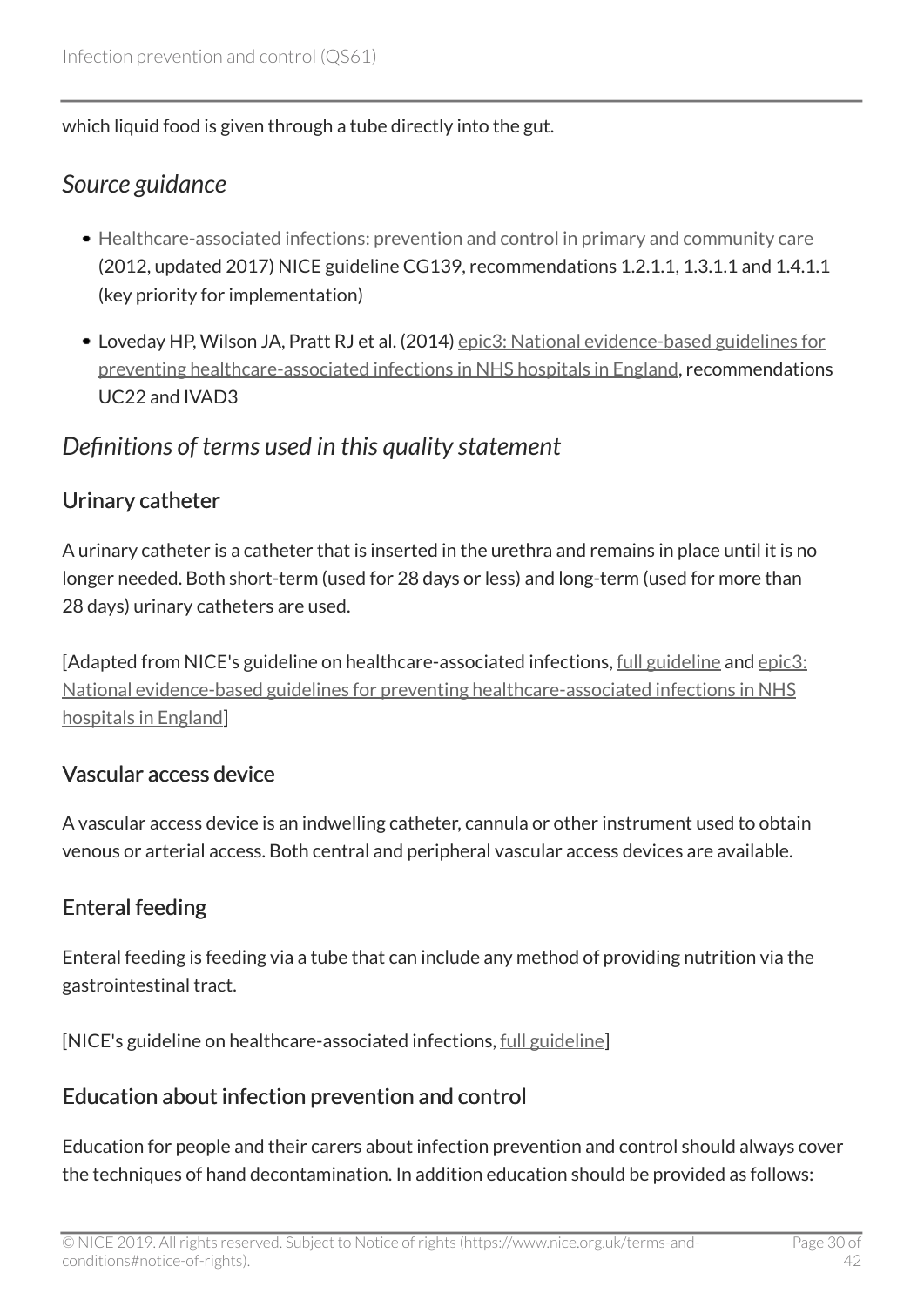For people with a urinary catheter, education should cover insertion of intermittent catheters where applicable, how to manage the catheter and drainage system, how to minimise the risk of urinary tract infections and how to obtain additional supplies suitable for individual needs.

[NICE's guideline on [healthcare-associated infections,](https://www.nice.org.uk/guidance/cg139) recommendation 1.2.1.1, and [epic3:](http://www.journalofhospitalinfection.com/article/S0195-6701(13)60012-2/fulltext) [National evidence-based guidelines for preventing healthcare-associated infections in NHS](http://www.journalofhospitalinfection.com/article/S0195-6701(13)60012-2/fulltext) [hospitals in England,](http://www.journalofhospitalinfection.com/article/S0195-6701(13)60012-2/fulltext) recommendation UC22]

For people with a vascular access device, education should cover any technique needed to prevent infection and safely manage the device.

[NICE's guideline on healthcare-associated infections, recommendation 1.4.1.1, and [epic3:](http://www.journalofhospitalinfection.com/article/S0195-6701(13)60012-2/fulltext) [National evidence-based guidelines for preventing healthcare-associated infections in NHS](http://www.journalofhospitalinfection.com/article/S0195-6701(13)60012-2/fulltext) [hospitals in England,](http://www.journalofhospitalinfection.com/article/S0195-6701(13)60012-2/fulltext) recommendation IVAD3]

For people needing enteral feeding, education should cover techniques of feeding and management of the administration system.

[NICE's guideline on [healthcare-associated infections,](https://www.nice.org.uk/guidance/cg139) recommendation 1.3.1.1]

### <span id="page-30-0"></span>*Equality and diversity considerations*

People with a cognitive impairment or a lack of mobility may need additional support to undertake hand decontamination and other techniques to prevent infection. Language barriers should not be a reason for not providing advice.

If religious beliefs are a source of concern in relation to the use of alcohol handrubs for hand decontamination, people could be made aware of the official views of religious bodies about the products. If information is available, people should be directed to these sources.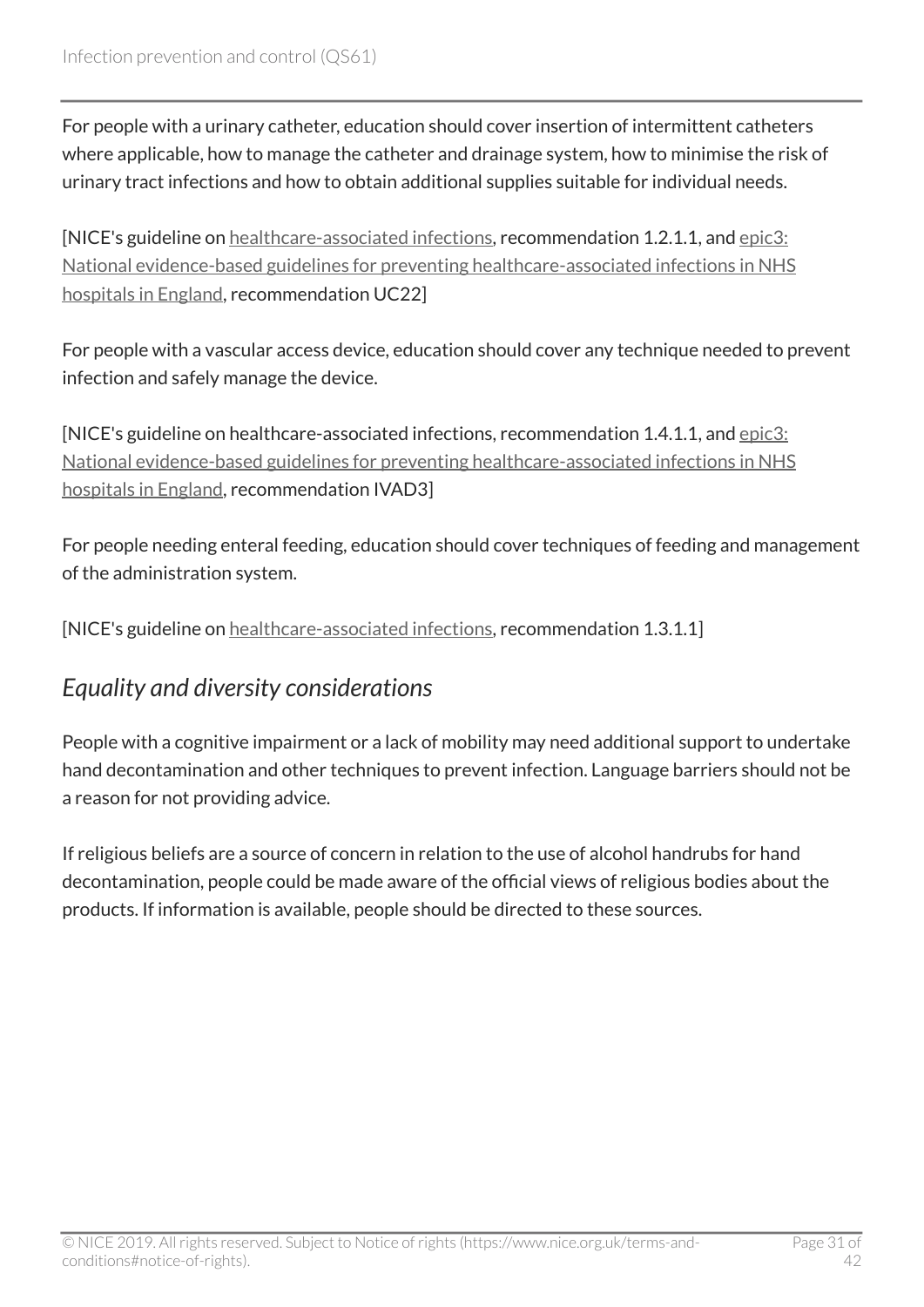# <span id="page-31-0"></span>Using the quality standard

### <span id="page-31-1"></span>*Quality measures*

The quality measures accompanying the quality statements aim to improve the structure, process and outcomes of care in areas identified as needing quality improvement. They are not a new set of targets or mandatory indicators for performance management.

See NICE's [how to use quality standards](https://www.nice.org.uk/standards-and-indicators/how-to-use-quality-standards) for further information, including advice on using quality measures.

### <span id="page-31-2"></span>*Levels of achievement*

Expected levels of achievement for quality measures are not specified. Quality standards are intended to drive up the quality of care, and so achievement levels of 100% should be aspired to (or 0% if the quality statement states that something should not be done). However, NICE recognises that this may not always be appropriate in practice, taking account of safety, choice and professional judgement, and therefore desired levels of achievement should be defined locally.

### <span id="page-31-3"></span>*Using other national guidance and policy documents*

Other national guidance and current policy documents have been referenced during the development of this quality standard. It is important that the quality standard is considered alongside the documents listed in [development sources](#page-33-0).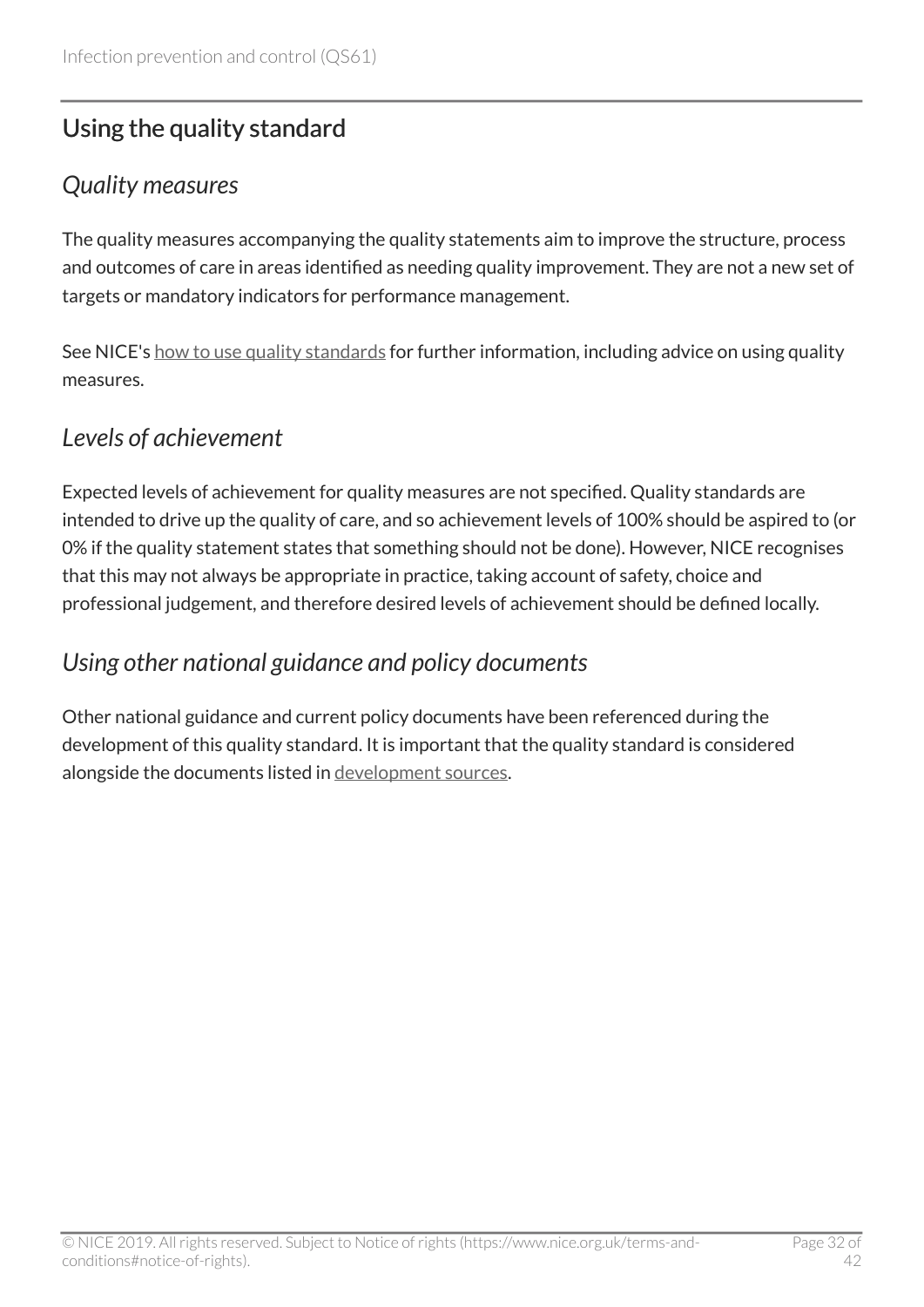# <span id="page-32-0"></span>Diversity, equality and language

During the development of this quality standard, [equality](http://www.nice.org.uk/guidance/QS61/Documents) issues have been considered and equality [assessments](http://www.nice.org.uk/guidance/QS61/Documents) are available.

Good communication between healthcare workers and social care and public health practitioners is essential. Treatment, care and support, and the information given about it, should be culturally appropriate. It should also be accessible to people with additional needs such as physical, sensory or learning disabilities, and to people who do not speak or read English. People receiving healthcare should have access to an interpreter or advocate if needed.

Commissioners and providers should aim to achieve the quality standard in their local context, in light of their duties to have due regard to the need to eliminate unlawful discrimination, advance equality of opportunity and foster good relations. Nothing in this quality standard should be interpreted in a way that would be inconsistent with compliance with those duties.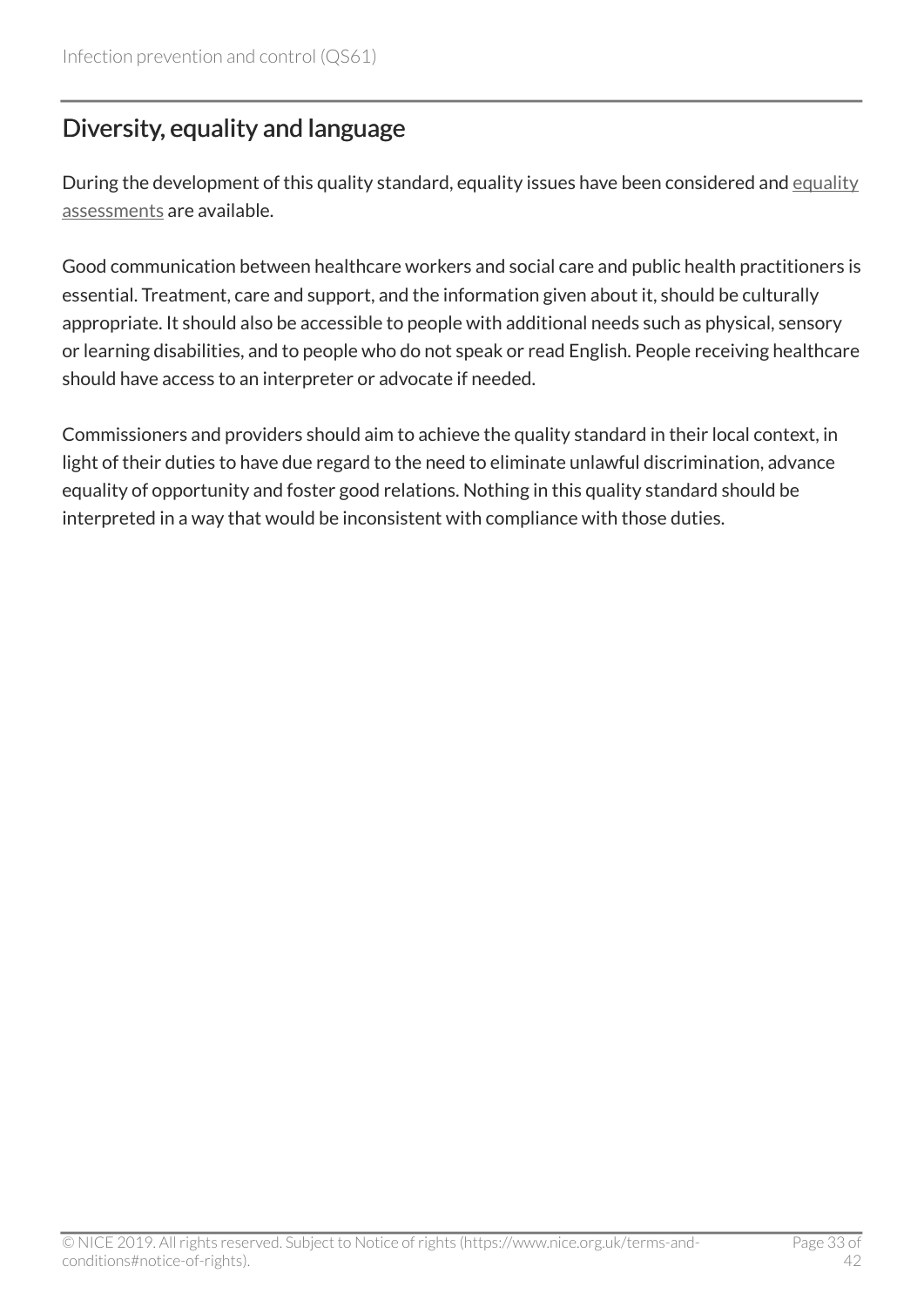### <span id="page-33-0"></span>Development sources

Further explanation of the methodology used can be found in the quality standards [process guide](https://www.nice.org.uk/standards-and-indicators/timeline-developing-quality-standards) on the NICE website.

### <span id="page-33-1"></span>*Evidence sources*

The documents below contain recommendations from NICE guidance or other NICE-accredited recommendations that were used by the Quality Standards Advisory Committee to develop the quality standard statements and measures.

- Loveday HP, Wilson JA, Pratt RJ et al. (2014) [epic3: National evidence-based guidelines for](http://www.journalofhospitalinfection.com/article/S0195-6701(13)60012-2/fulltext) [preventing healthcare-associated infections in NHS hospitals in England](http://www.journalofhospitalinfection.com/article/S0195-6701(13)60012-2/fulltext). Journal of Hospital Infection 86 (supplement 1): S1–70
- [Healthcare-associated infections: prevention and control in primary and community care](https://www.nice.org.uk/guidance/cg139) (2012, updated 2017) NICE guideline CG139
- [Healthcare-associated infections: prevention and control](https://www.nice.org.uk/guidance/ph36) (2011) NICE guideline PH36
- [Respiratory tract infections \(self-limiting\): prescribing antibiotics](https://www.nice.org.uk/guidance/cg69) (2008) NICE guideline CG69

# <span id="page-33-2"></span>*Policy context*

It is important that the quality standard is considered alongside current policy documents, including:

- Department of Health (2013) [UK five year antimicrobial resistance strategy 2013 to 2018](https://www.gov.uk/government/publications/uk-5-year-antimicrobial-resistance-strategy-2013-to-2018)
- Department of Health Advisory Committee on Antimicrobial Resistance and Healthcare Associated Infection (ARHAI; 2011) Antimicrobial stewardship: Start smart - then focus
- Care Quality Commission (2010) [Essential standards of quality and safety](https://www.cqc.org.uk/)
- Department of Health (2010) [High impact intervention: central venous catheter care bundle](http://webarchive.nationalarchives.gov.uk/20120118164404/http:/hcai.dh.gov.uk/whatdoido/high-impact-interventions/)
- Department of Health (2010) [High impact intervention: urinary catheter care bundle](http://webarchive.nationalarchives.gov.uk/20120118164404/http:/hcai.dh.gov.uk/whatdoido/high-impact-interventions/)
- Department of Health (2010) [The Health and Social Care Act 2008: code of practice on the](https://www.gov.uk/government/publications/the-health-and-social-care-act-2008-code-of-practice-on-the-prevention-and-control-of-infections-and-related-guidance) [prevention and control of infections and related guidance](https://www.gov.uk/government/publications/the-health-and-social-care-act-2008-code-of-practice-on-the-prevention-and-control-of-infections-and-related-guidance)
- National Audit Office (2009) [Reducing healthcare associated infections in hospitals in England](http://www.nao.org.uk/report/reducing-healthcare-associated-infections-in-hospitals-in-england/)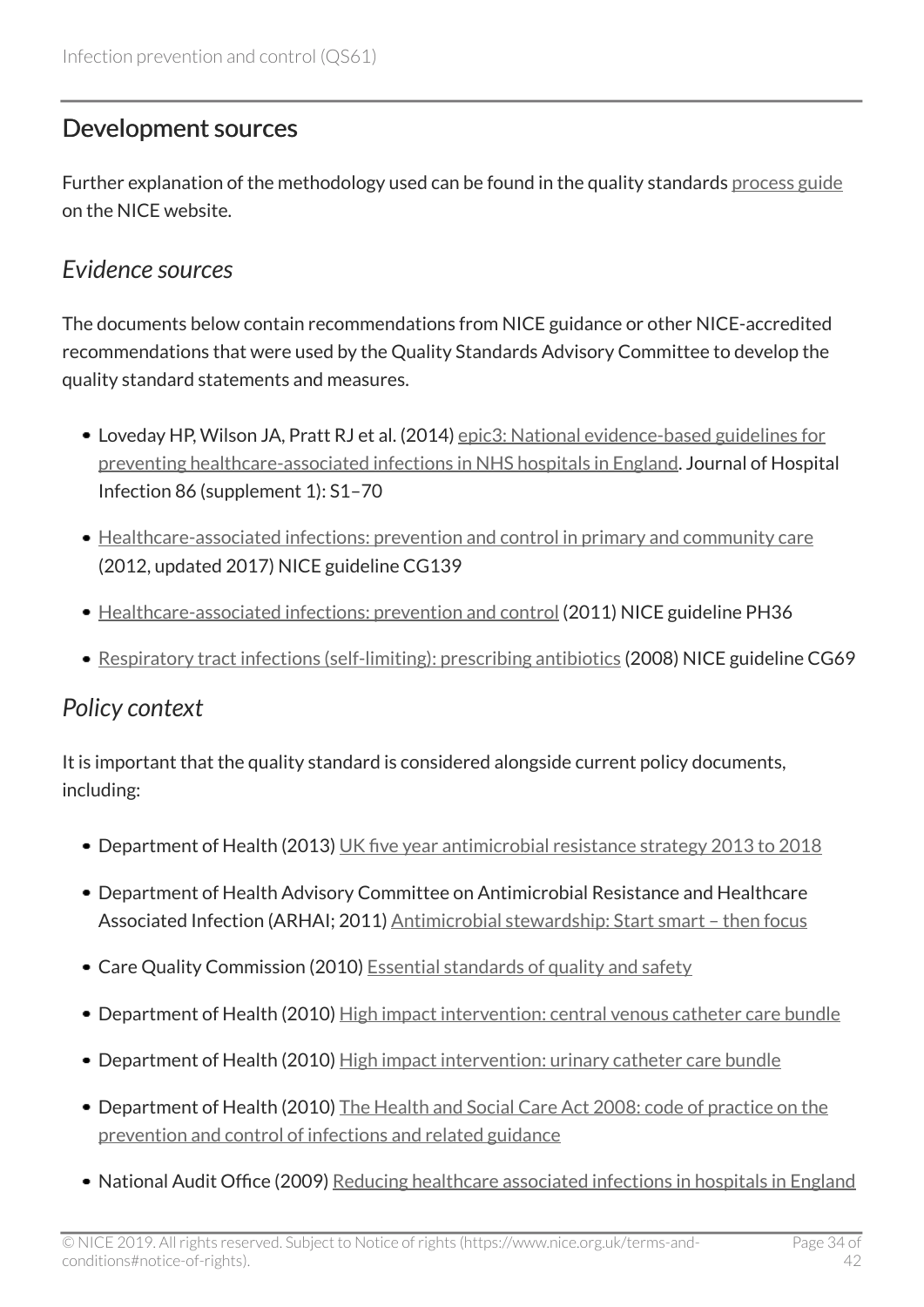### <span id="page-34-0"></span>*Definitions and data sources for the quality measures*

- British National Formulary (BNF; 2014) [Antibacterials, principles of therapy](https://bnf.nice.org.uk/treatment-summary/antibacterials-principles-of-therapy.html)
- [Developing and updating local formularies](https://www.nice.org.uk/guidance/mpg1) (2014) NICE guideline MPG1
- Department of Health (2013) [2014/15 NHS Outcomes Framework](https://www.gov.uk/government/publications/nhs-outcomes-framework-2014-to-2015)
- Department of Health (2013) [2014/15 Clinical Commissioning Group \(CCG\) Outcomes](https://digital.nhs.uk/data-and-information/publications/clinical-indicators/ccg-outcomes-indicator-set) [Indicator Set](https://digital.nhs.uk/data-and-information/publications/clinical-indicators/ccg-outcomes-indicator-set)
- NHS Digital (2013) [NHS safety thermometer](http://www.hscic.gov.uk/thermometer)
- NHS Digital (2013) [Information Services Portal](https://apps.nhsbsa.nhs.uk/infosystems/welcome)
- Public Health England (2013) [Management of infection guidance for primary care](https://www.gov.uk/government/publications/managing-common-infections-guidance-for-primary-care)
- Public Health England and Department of Health Expert Advisory Committee on [Antimicrobial](https://www.gov.uk/government/publications/antimicrobial-prescribing-and-stewardship-competencies) Resistance and Healthcare Associated Infection (ARHAI; 2013) Antimicrobial [prescribing and stewardship competencies](https://www.gov.uk/government/publications/antimicrobial-prescribing-and-stewardship-competencies)
- Department of Health Advisory Committee on Antimicrobial Resistance and Healthcare Associated Infection (ARHAI; 2011) Antimicrobial stewardship: Start smart - then focus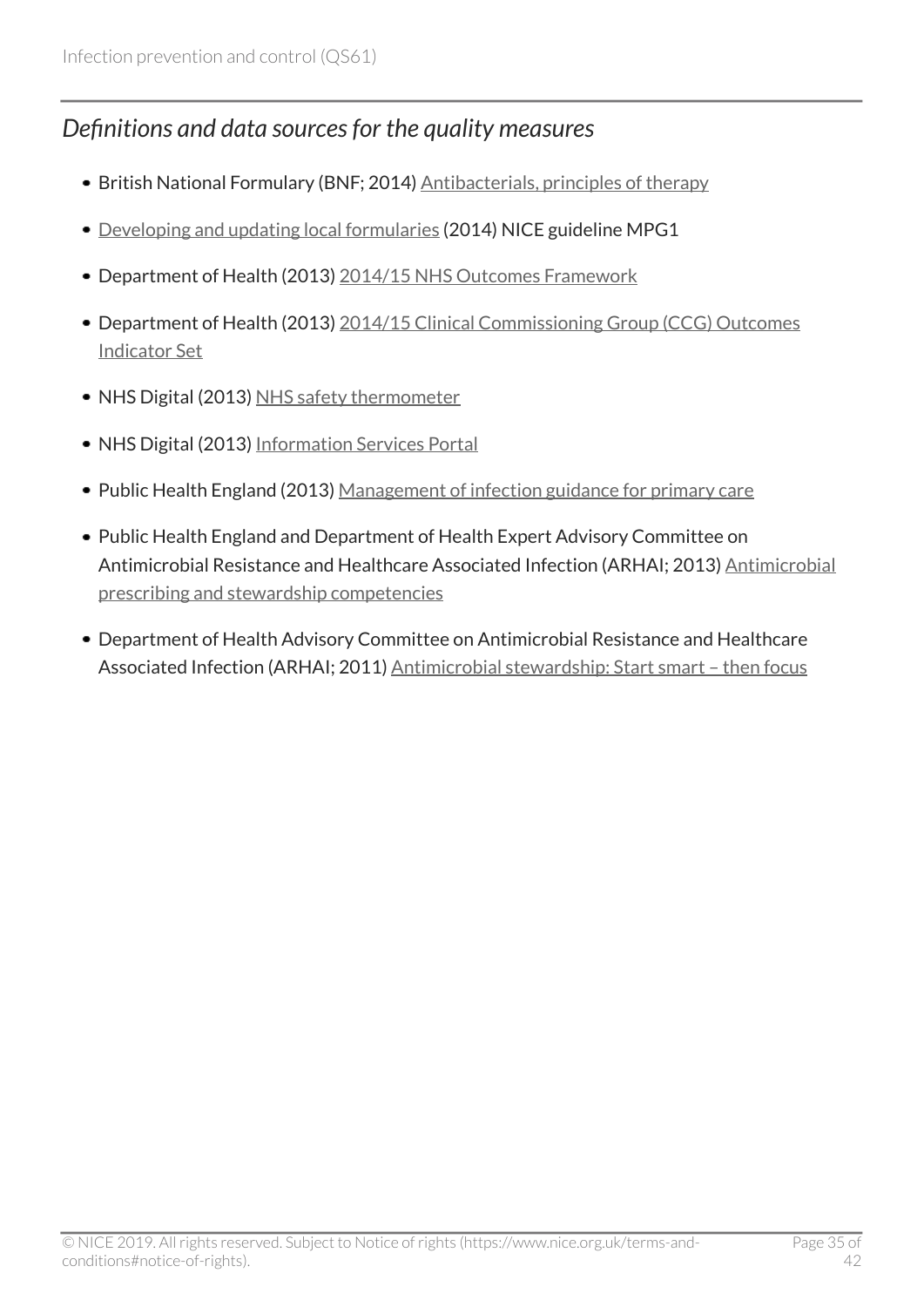# <span id="page-35-0"></span>Related NICE quality standards

This quality standard has been developed in the context of all quality standards developed by NICE.

- [Surgical site infection](https://www.nice.org.uk/guidance/qs49) (2013) NICE quality standard 49
- [Patient experience in adult NHS services](https://www.nice.org.uk/guidance/qs15) (2012) NICE quality standard 15
- [Service user experience in adult mental health](https://www.nice.org.uk/guidance/qs14) (2011) NICE quality standard 14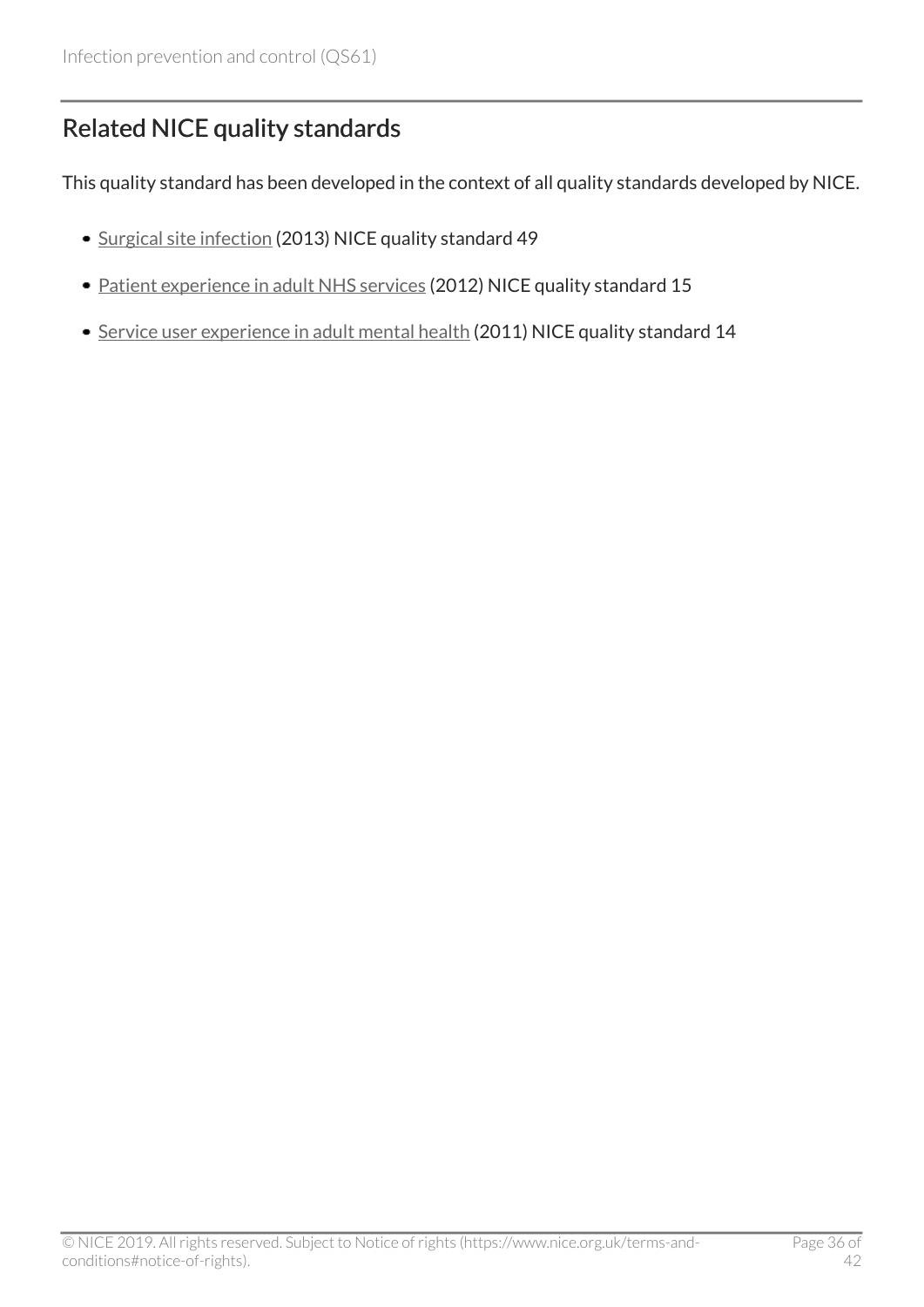# <span id="page-36-0"></span>Quality Standards Advisory Committee and NICE project team

### <span id="page-36-1"></span>*Quality Standards Advisory Committee*

This quality standard has been developed by Quality Standards Advisory Committee 3.

Membership of this committee is as follows:

Dr Hugh McIntyre (Chair) Consultant physician, East Sussex Healthcare Trust

Mrs Alison Raw (Acting Chair at prioritisation meeting) Head of integrated health and care, Lewisham

Dr Jim Stephenson (Vice Chair) Consultant medical microbiologist, Epsom and St Helier NHS Trust

#### Dr Alastair Bradley

General medical practitioner, Tramways Medical Centre/Academic Unit of Primary Medical Care, University of Sheffield

Ms Jan Dawson Public health nutrition lead and registered dietician, Manchester City Council

Dr Matthew Fay General practitioner, Westcliffe Medical Practice, Shipley, West Yorkshire

Dr Malcolm Fisk Co-director, Ageing Society Grand Challenge Initiative, Coventry University

#### Mrs Margaret Goose Lay member

Mrs Geeta Kumar Clinical director, Women's Services (East), Betsi Cadwaladr University Health Board

Mrs Rhian Last Clinical lead, Education for Health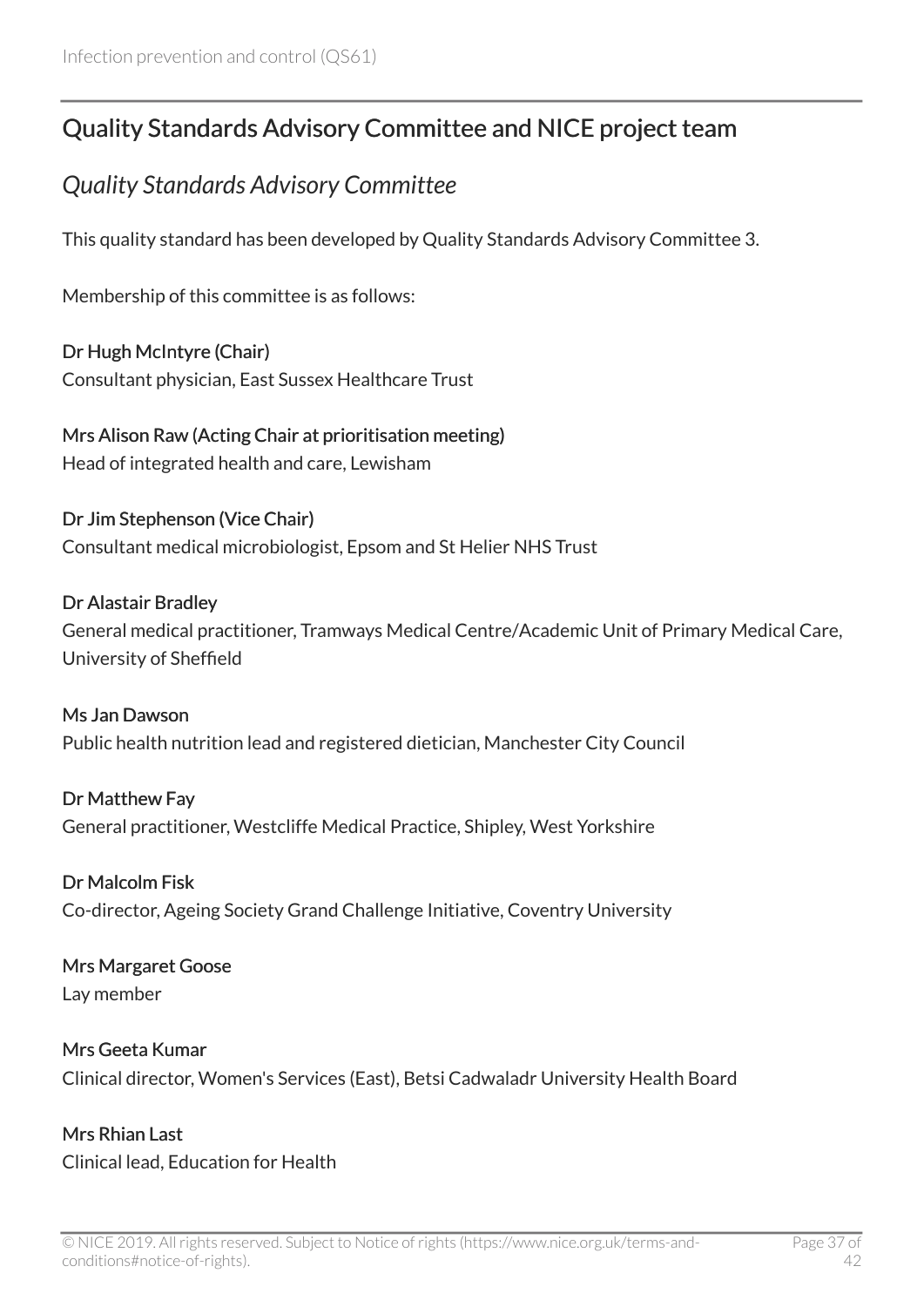Mrs Mandy Nagra CDF/ IFR manager specialised commissioning, NHS England

Ms Ann Nevinson Lay member

Dr Jane O'Grady Director of public health, Buckinghamshire County Council

Mrs Jane Orr-Campbell Director, Orr-Campbell Consultancy

Professor Gillian Parker Professor of social policy research and director, Social Policy Research Unit, University of York

Mr David Pugh Independent consultant (MCA), Gloucestershire County Council

Dr Eve Scott Head of safety and risk, Christie NHS Foundation Trust

#### Mr Darryl Thompson

Psychosocial interventions development lead, South West Yorkshire Partnership NHS Foundation **Trust** 

#### Mrs Julia Thompson

Strategic commissioning manager, Sheffield City Council

The following specialist members joined the committee to develop this quality standard:

#### Dr Robert Carr

Consultant in communicable disease control, Public Health England

#### Dr Peter Jenks

Director of infection prevention and control, Plymouth Hospitals NHS Trust

### Mr Gavin Maxwell

Lay member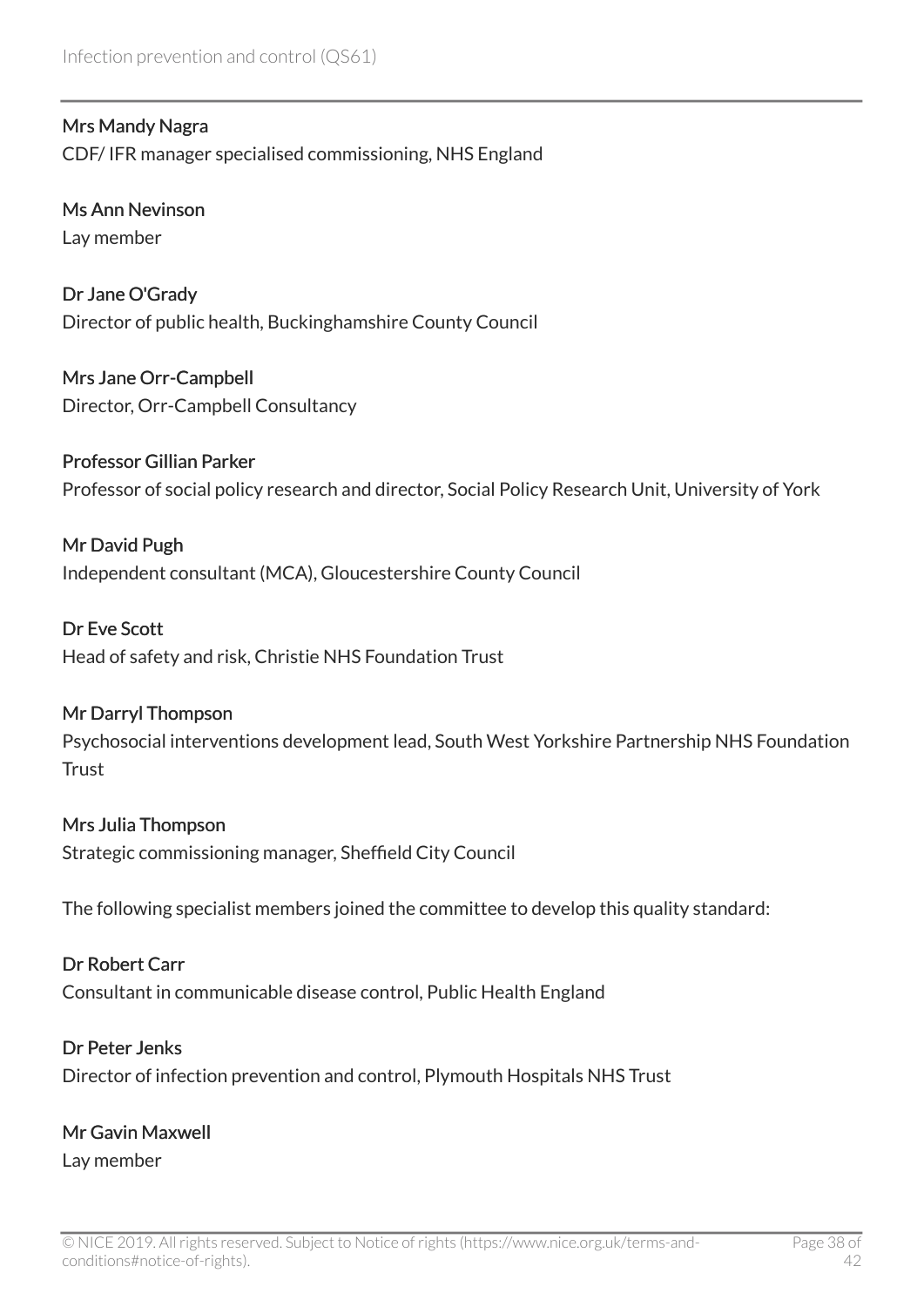#### Dr Carol Pellowe

Senior lecturer, King's College London

#### Mrs Sue Wright

Infection prevention and control lead, Peninsula Community Health, Cornwall

### <span id="page-38-0"></span>*NICE project team*

Dylan Jones Associate director

Shirley Crawshaw Consultant clinical adviser

#### Rachel Neary-Jones Programme manager

Terence Lacey Technical adviser

Anna Brett Lead technical analyst (until December 2013)

Nicola Greenway Lead technical analyst (from December 2013)

Esther Clifford Project manager

Lee Berry Coordinator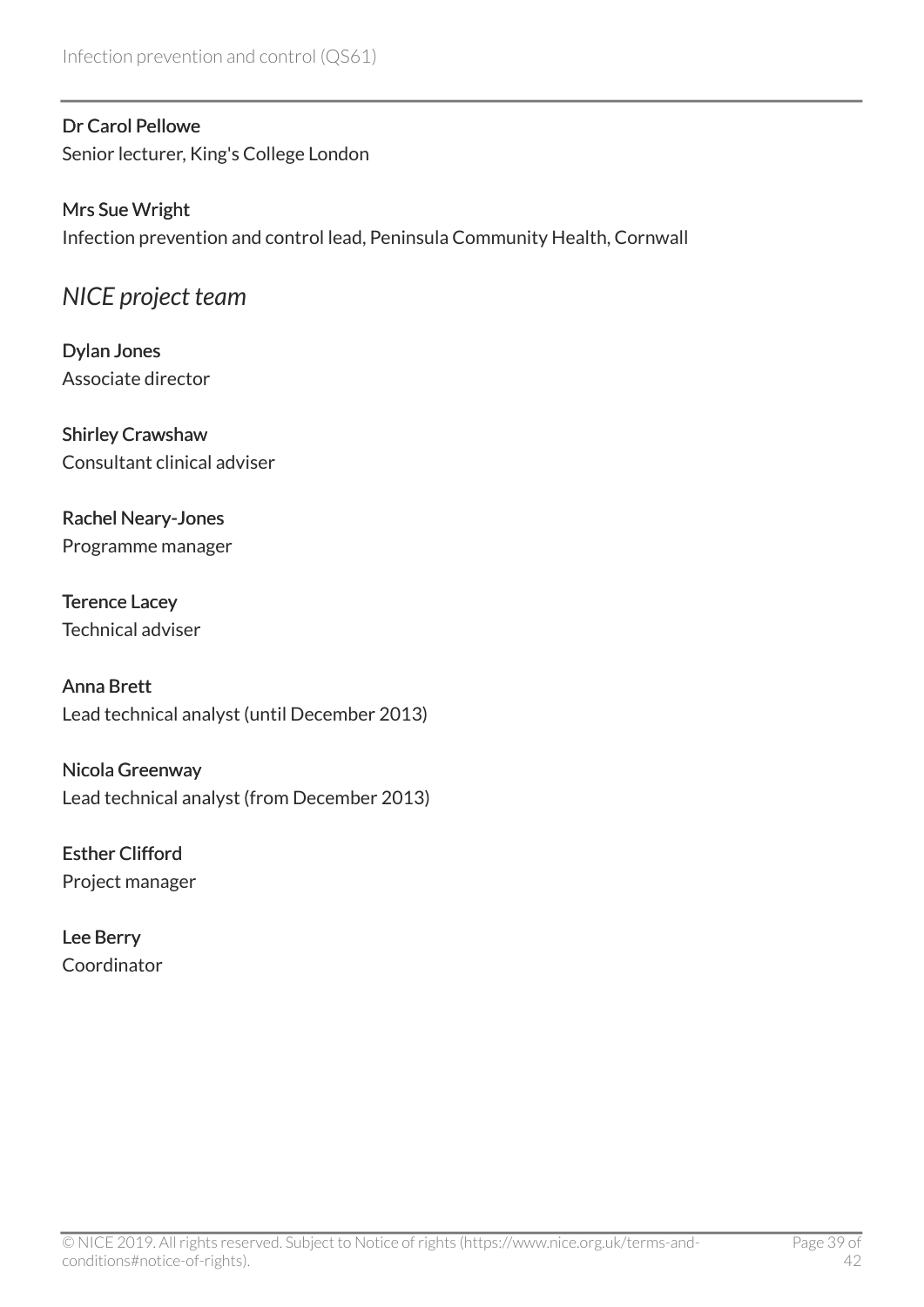# <span id="page-39-0"></span>Update information

#### Minor changes since publication

April 2019: References and source guidance sections have been updated throughout to align this quality standard with updated NICE guidance.

December 2016: Data source updated for statement 5.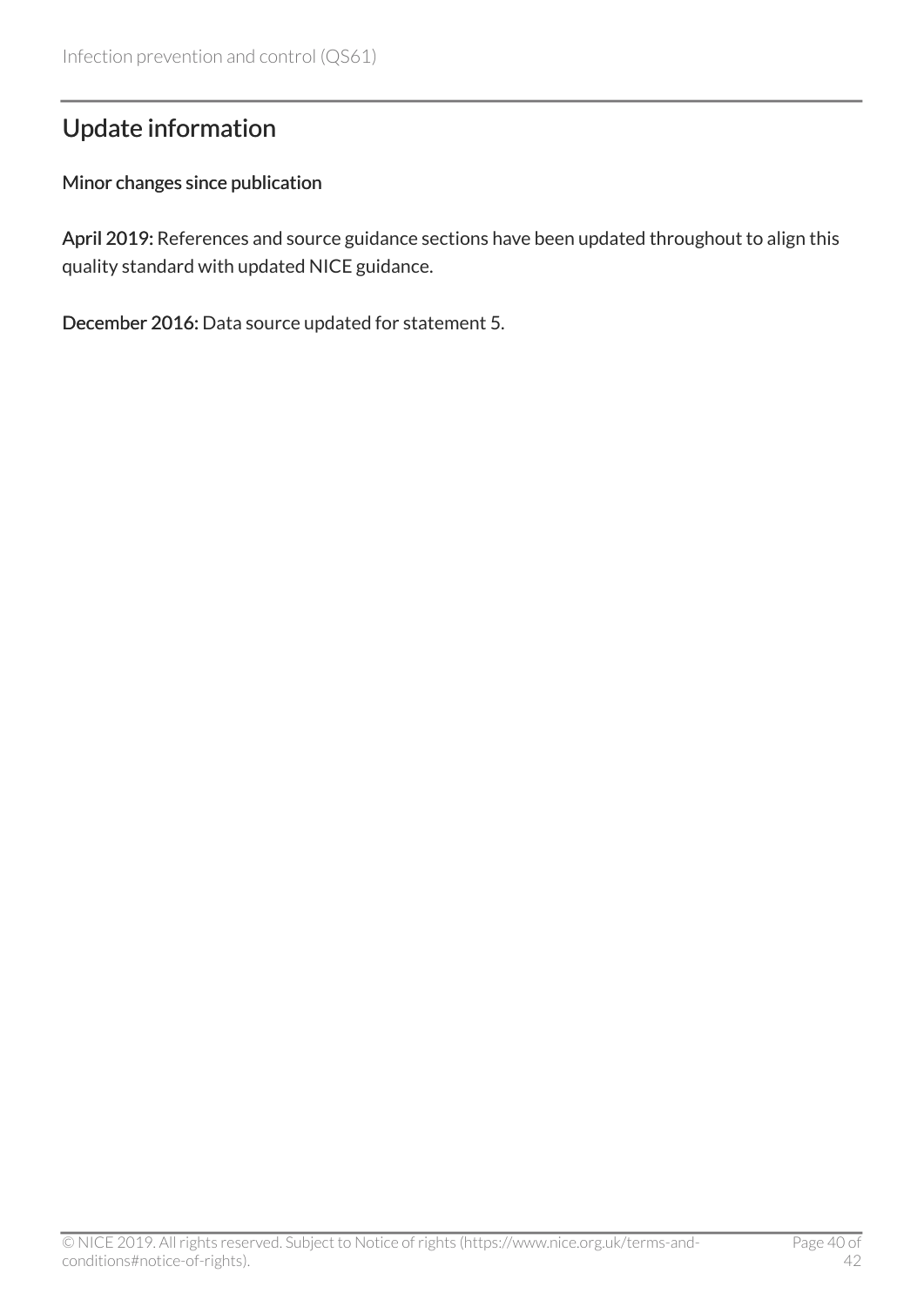# <span id="page-40-0"></span>About this quality standard

NICE quality standards describe high-priority areas for quality improvement in a defined care or service area. Each standard consists of a prioritised set of specific, concise and measurable statements. NICE quality standards draw on existing NICE or NICE-accredited guidance that provides an underpinning, comprehensive set of recommendations, and are designed to support the measurement of improvement.

The methods and processes for developing NICE quality standards are described in the quality standards [process guide.](https://www.nice.org.uk/standards-and-indicators/timeline-developing-quality-standards)

This quality standard has been incorporated into the NICE Pathways on [prevention and control of](http://pathways.nice.org.uk/pathways/prevention-and-control-of-healthcare-associated-infections) [healthcare-associated infections](http://pathways.nice.org.uk/pathways/prevention-and-control-of-healthcare-associated-infections) and [self-limiting respiratory tract and ear infections – antibiotic](http://pathways.nice.org.uk/pathways/self-limiting-respiratory-tract-infections---antibiotic-prescribing) [prescribing](http://pathways.nice.org.uk/pathways/self-limiting-respiratory-tract-infections---antibiotic-prescribing).

NICE produces guidance, standards and information on commissioning and providing high-quality healthcare, social care, and public health services. We have agreements to provide certain NICE services to Wales, Scotland and Northern Ireland. Decisions on how NICE guidance and other products apply in those countries are made by ministers in the Welsh government, Scottish government, and Northern Ireland Executive. NICE guidance or other products may include references to organisations or people responsible for commissioning or providing care that may be relevant only to England.

ISBN: 978-1-4731-0540-9

### *Endorsing organisation*

This quality standard has been endorsed by NHS England, as required by the Health and Social Care Act (2012)

### *Supporting organisations*

Many organisations share NICE's commitment to quality improvement using evidence-based guidance. The following supporting organisations have recognised the benefit of the quality standard in improving care for patients, carers, service users and members of the public. They have agreed to work with NICE to ensure that those commissioning or providing services are made aware of and encouraged to use the quality standard.